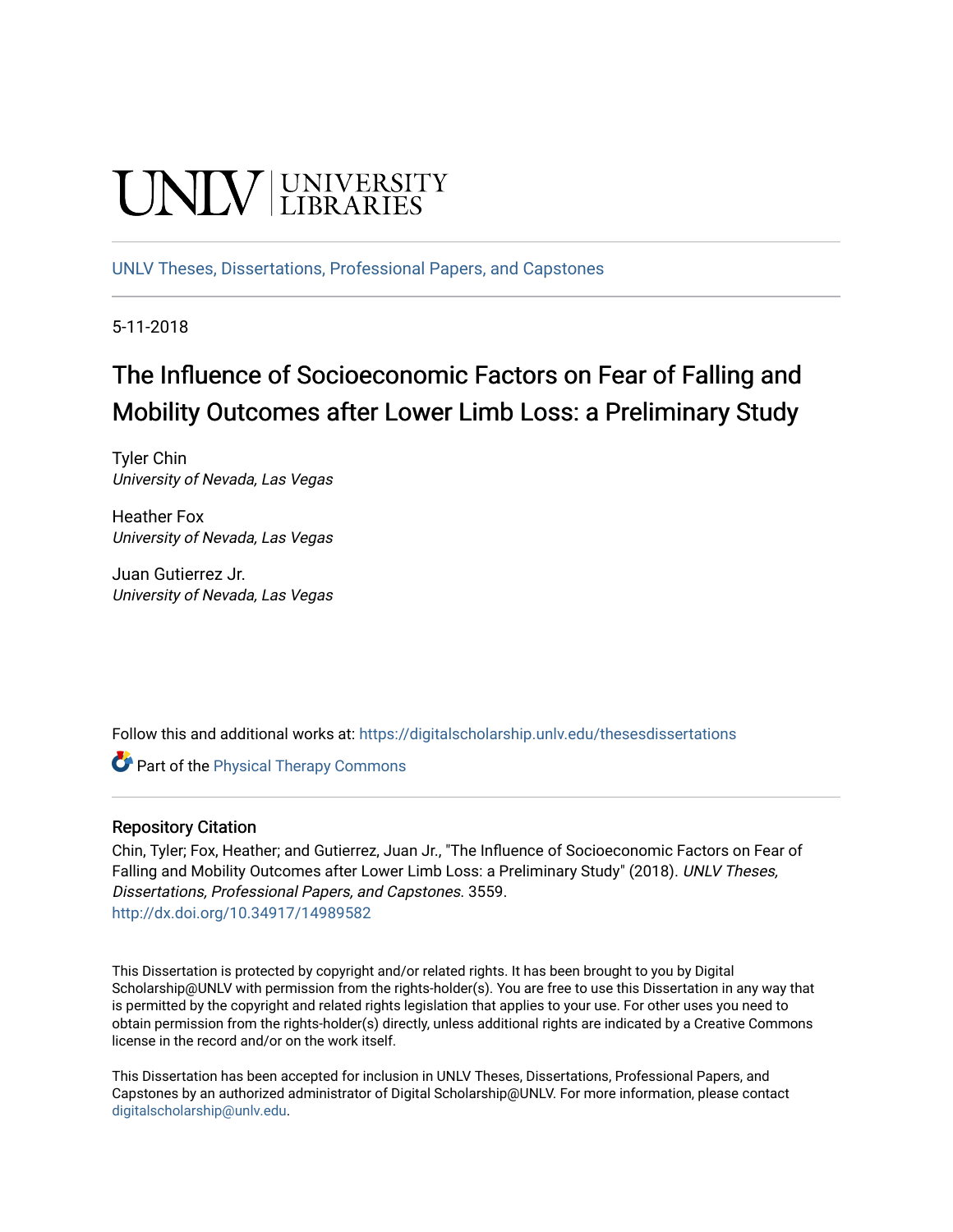# INFLUENCE OF SOCIOECONOMIC FACTORS ON FEAR OF FALLING AND MOBILITY OUTCOMES AFTER LOWER LIMB LOSS: A PRELIMINARY STUDY

By

# Tyler Chin

Heather Fox

Juan Gutierrez

A doctoral project submitted in partial fulfillment

of the requirements for the

Doctor of Physical Therapy

Department of Physical Therapy

School of Allied Health Sciences

Division of Health Sciences

The Graduate College

University of Nevada, Las Vegas

May 2018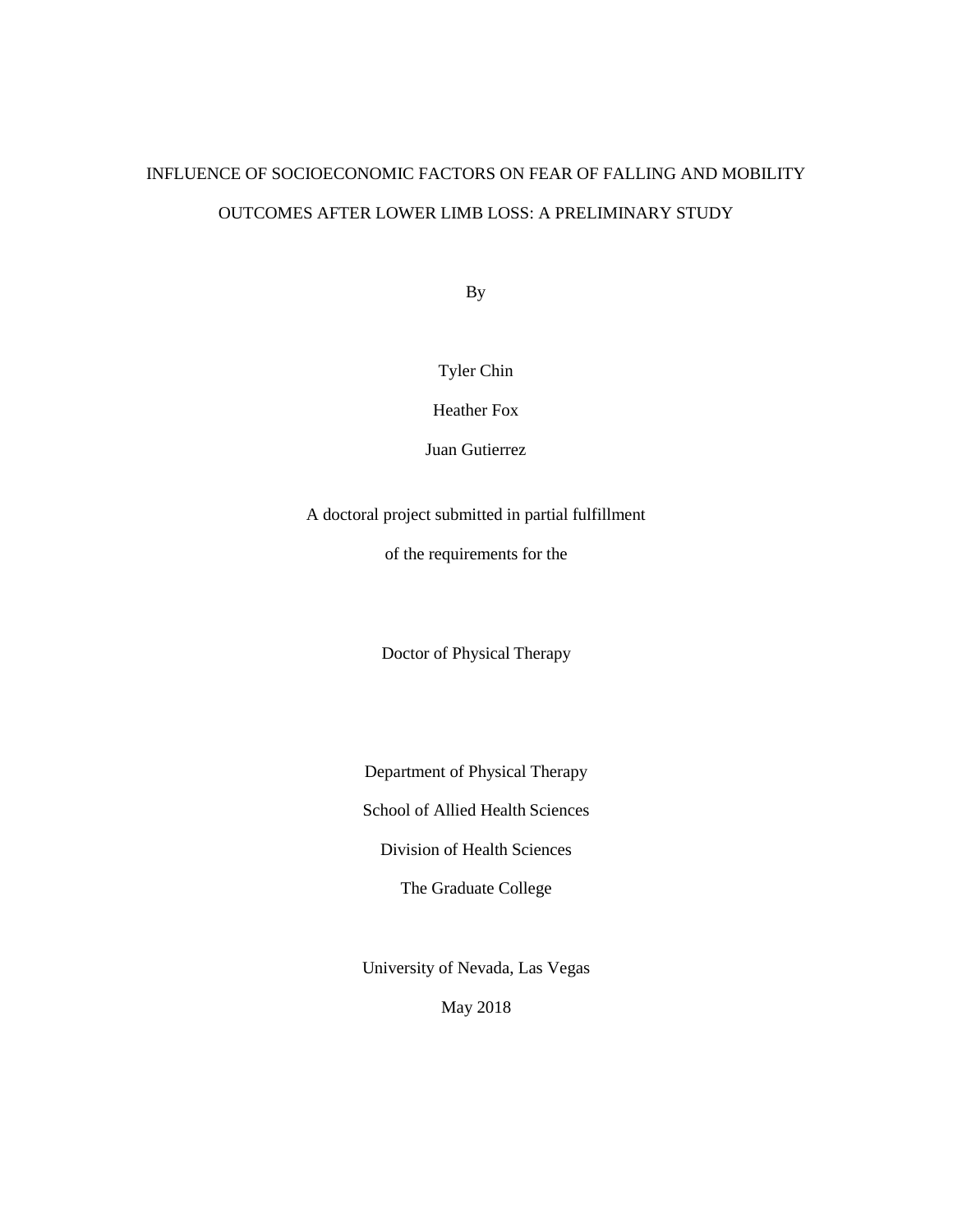Copyright by Tyler Chin, Heather Fox, and Juan Gutierrez, 2018

All Rights Reserved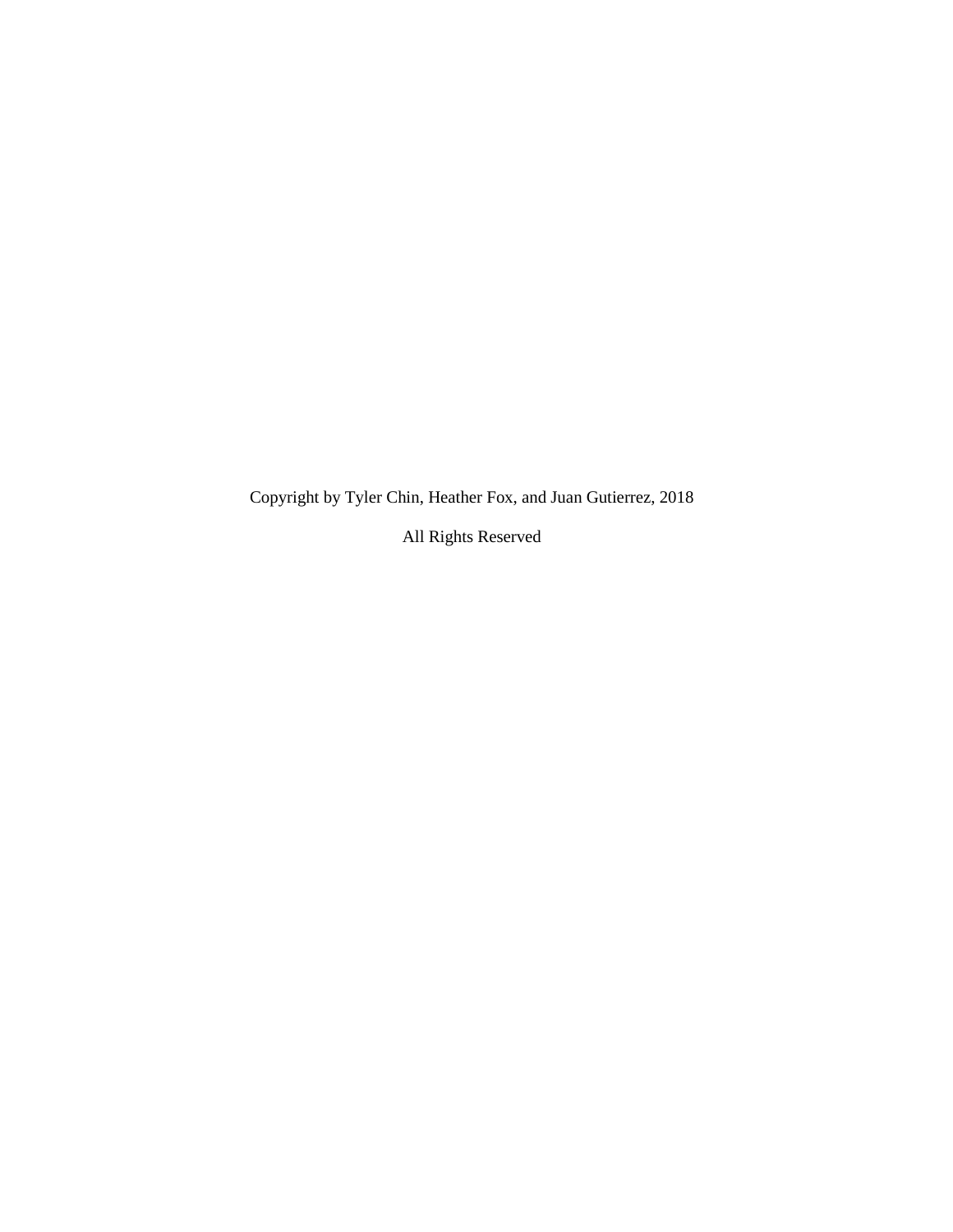

# **Doctoral Project Approval**

The Graduate College The University of Nevada, Las Vegas

May 11, 2018

This doctoral project prepared by

Tyler Chin

Heather Fox

Juan Gutierrez

entitled

Influence of Socioeconomic Factors on Fear of Falling and Mobility Outcomes after Lower Limb Loss: A Preliminary Study

is approved in partial fulfillment of the requirements for the degree of

Doctor of Physical Therapy Department of Physical Therapy

Szu-Ping Lee, Ph.D. *Research Project Coordinator* 

Daniel Young, Ph.D. *Research Project Advisor* 

Merrill Landers, Ph.D. *Chair, Department of Physical Therapy*  Kathryn Hausbeck Korgan, Ph.D.  *Graduate College Dean*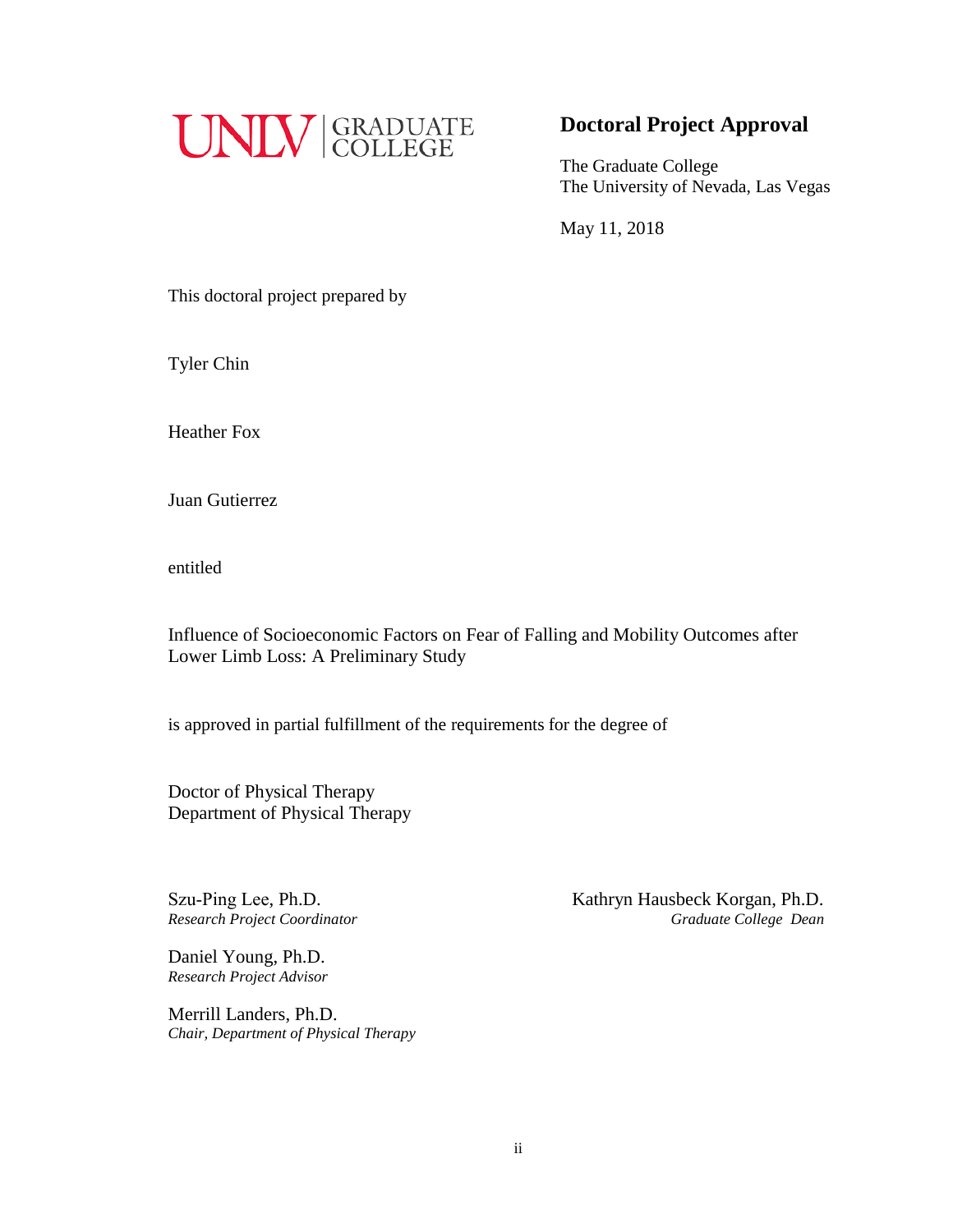#### ABSTRACT

**Background and Purpose:** Current research has revealed that as much as 52.4% of individuals with lower limb loss report falling at least once in the past year. Previous research has also indicated that rehabilitation, including physical therapy (PT), generally improves patient outcomes after definitive amputation. Socioeconomic status has been shown to be an important factor in accessing healthcare but has yet to be investigated in this population. The purpose of this study was to investigate the effects of socioeconomic status and access to PT, and how limb loss affects mobility and fear of falling perception. We hypothesized: [1] individuals with socioeconomic difficulty would have reduced access to PT after amputation, and [2] individuals with limb loss will have increased fear of falling and decreased mobility performance when compared to non-amputee, age-matched controls.

**Subjects:** 23 participants (7 females,16 males) mean age 51.30 years old (+ 13.17 SD, range 22-70) with lower limb loss ambulating with a definitive prosthesis.

**Materials/Methods:** Participants completed a survey that included the Fear of Falling Avoidance Behavior Questionnaire (FFABQ), questions to determine their socioeconomic status, and whether they received PT after amputation. Mobility outcomes were measured using the standardized Timed Up and Go test (TUG) and the Six Minute Walk Test (6MWT).

**Results:** There was no statistically significant difference in access to PT after amputation between those with and without financial difficulty ( $p=354$ ). However, 75% of participants who had no socioeconomic difficulty reported receiving PT, in comparison to only 25% in those who had socioeconomic difficulty. Additionally, 34.8% of our participants reported socioeconomic difficulties. When comparing the participants with amputation to the non-amputee, age-matched controls, there was a significant difference in the TUG (p $\lt$ ,001), 6MWT (p $\lt$ ,001), and FFABO (p=,008). On average, participants with limb loss were 4.4 seconds slower on the TUG, walked 136.4m less on the 6MWT, and had an increased FFABQ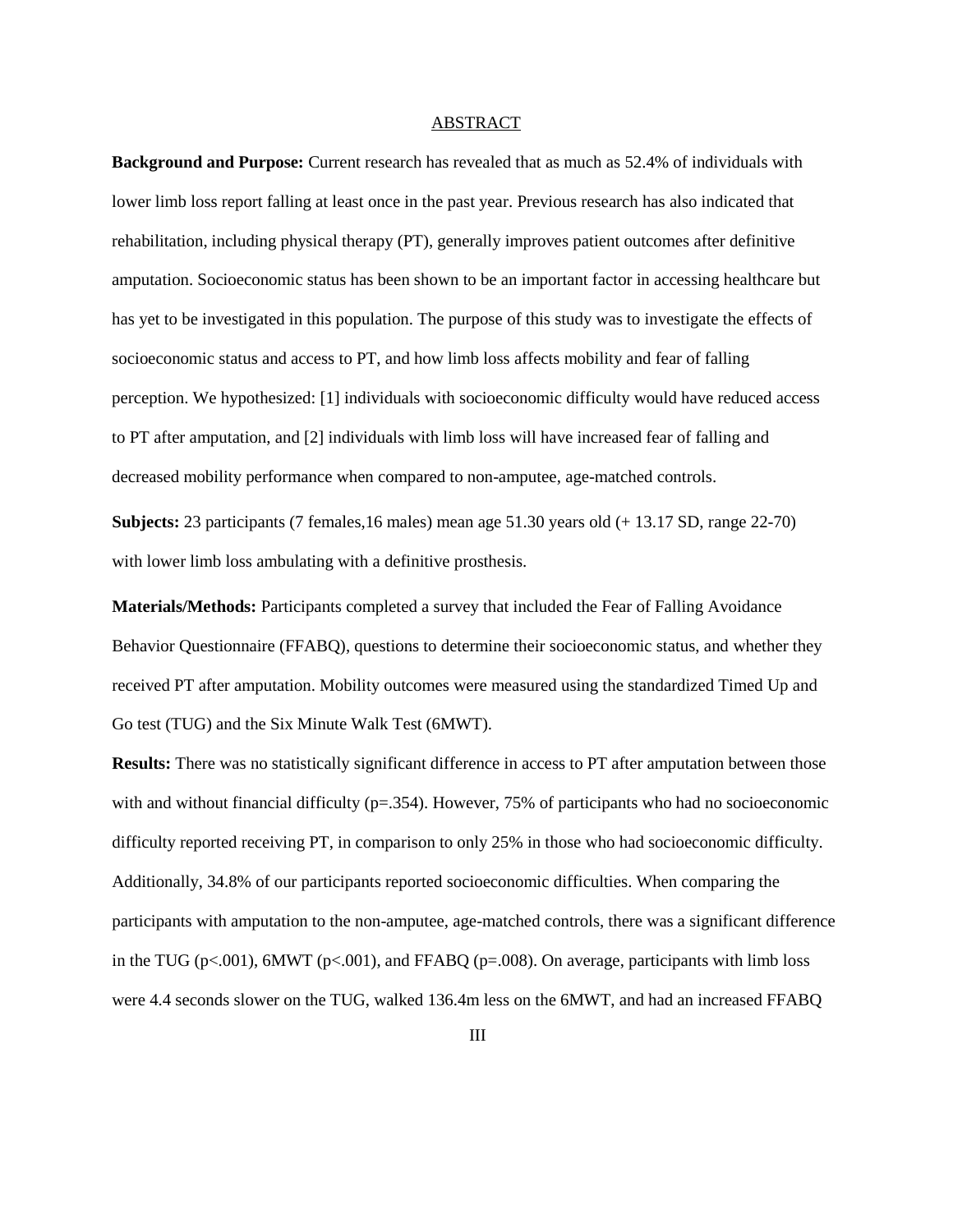score of 6.6 points out of 56 points.

**Discussion:** Access to physical therapy and socioeconomic status have been overlooked in current literature for individuals after amputation. While the effect of socioeconomic status on PT access did not reach statistical significance in this preliminary study, only 25% of those who reported socioeconomic difficulty received physical therapy after amputation, compared to 75% in those who reported no difficulty. Further research is needed to determine whether low socioeconomic status is predictive of receiving rehabilitation services post-amputation and long-term outcomes. Our findings also showed that when compared to age-matched non-amputees, amputees tend to have impaired mobility and higher degree of fear of falling. These findings agree with current literature. **Conclusion:** Although not statistically significant, our preliminary findings showed that socioeconomic difficulty may affect access to physical therapy after amputation. Furthermore, our data demonstrated that individuals with lower limb loss exhibit reduced mobility performance and increased fear of falling when compared to the age-matched controls.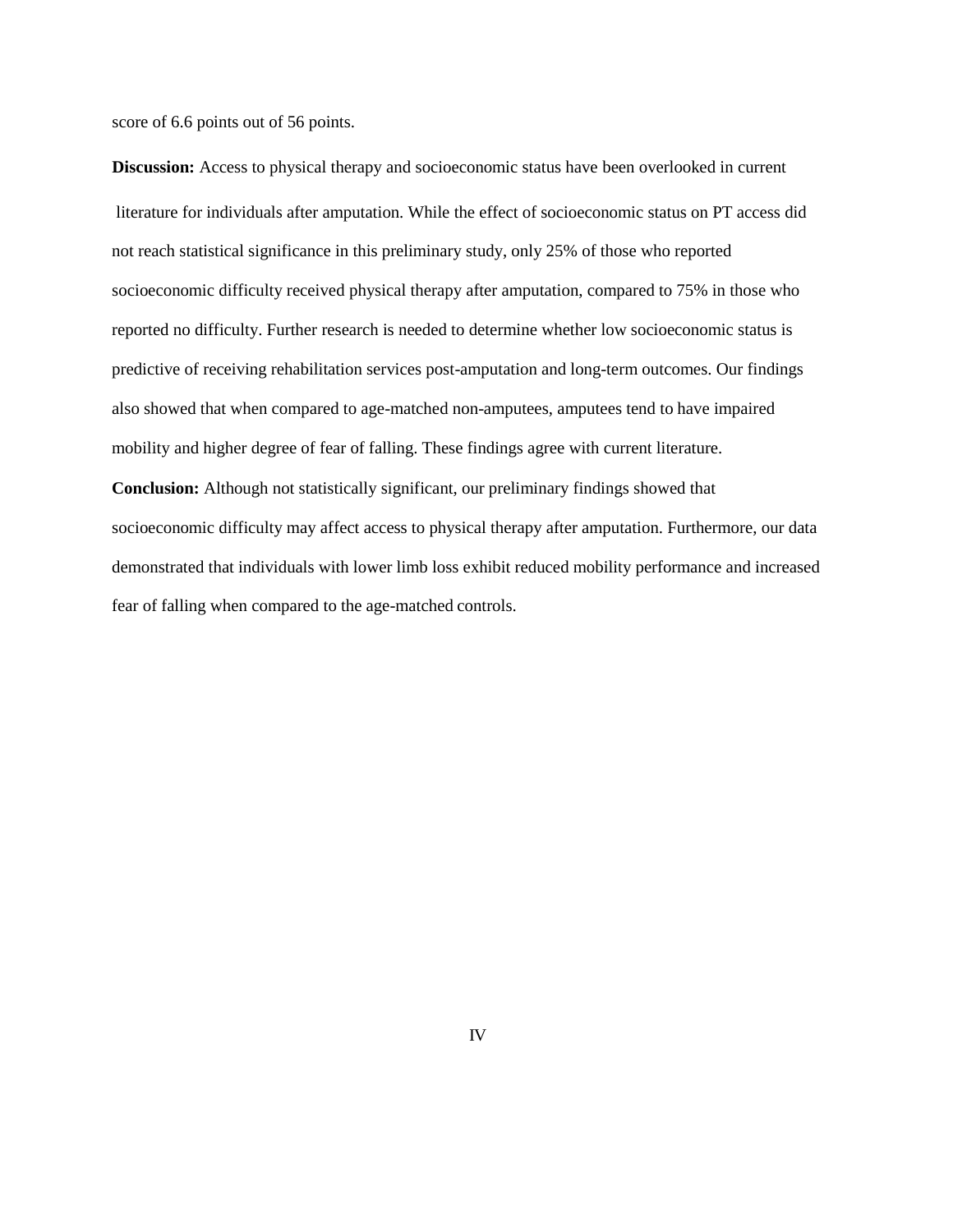# ACKNOWLEDGEMENTS

This paper could not have been accomplished without the willingness and guidance of the following individuals along with the companies who assisted and allowed use of their space during data collection.

Dr. Szu Ping Lee, PT, Ph.D

Dr. Jing Nong Liang, PT, Ph.D

Dr. Daniel Young, PT, DPT, Ph.D

Nevada Orthotics and Prosthetics

Family and Sports Physical Therapy

Amputee Coalition of Southern Nevada

2016 UNLV Physical Therapy Student Opportunity Research Grant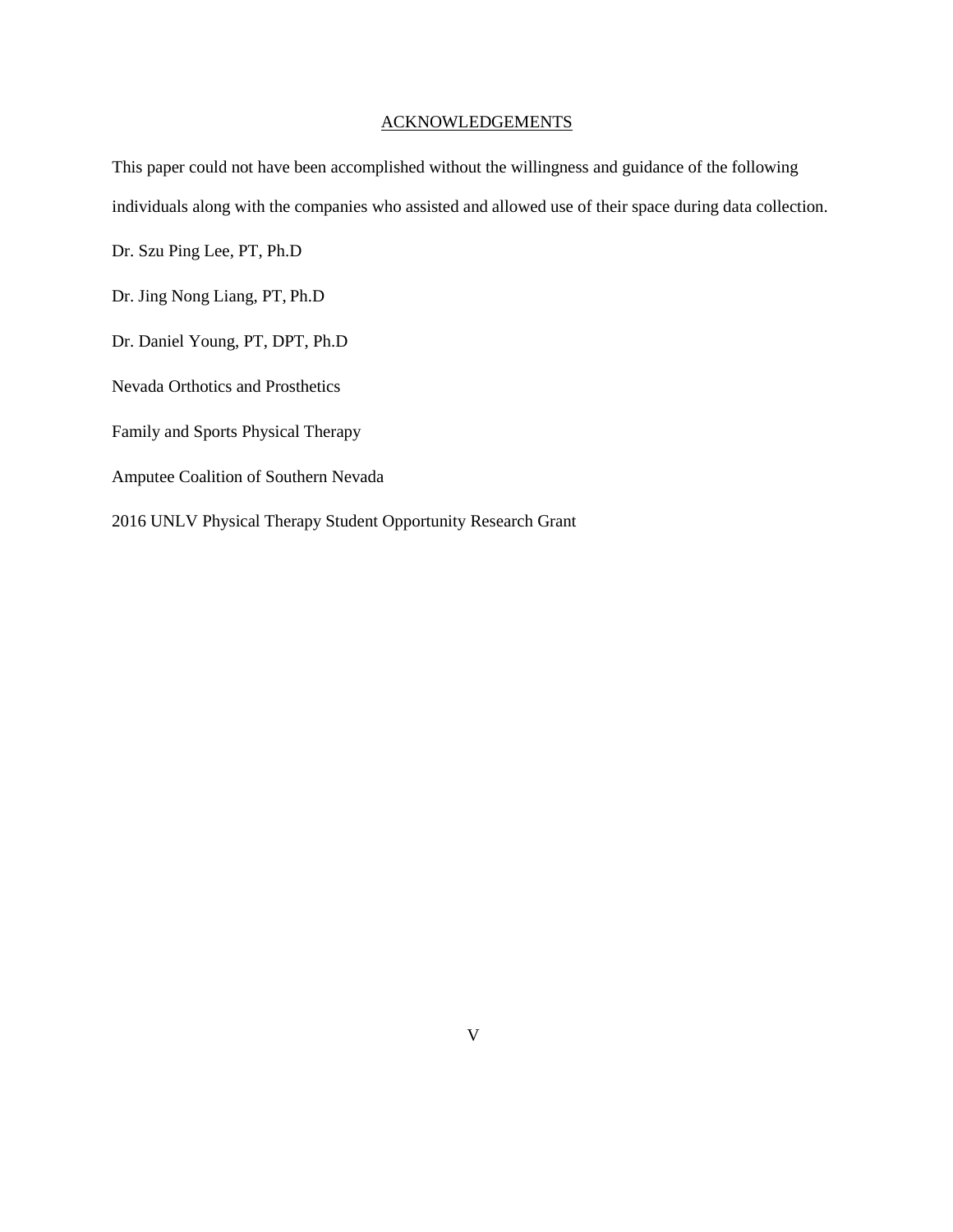# **TABLE OF CONTENTS**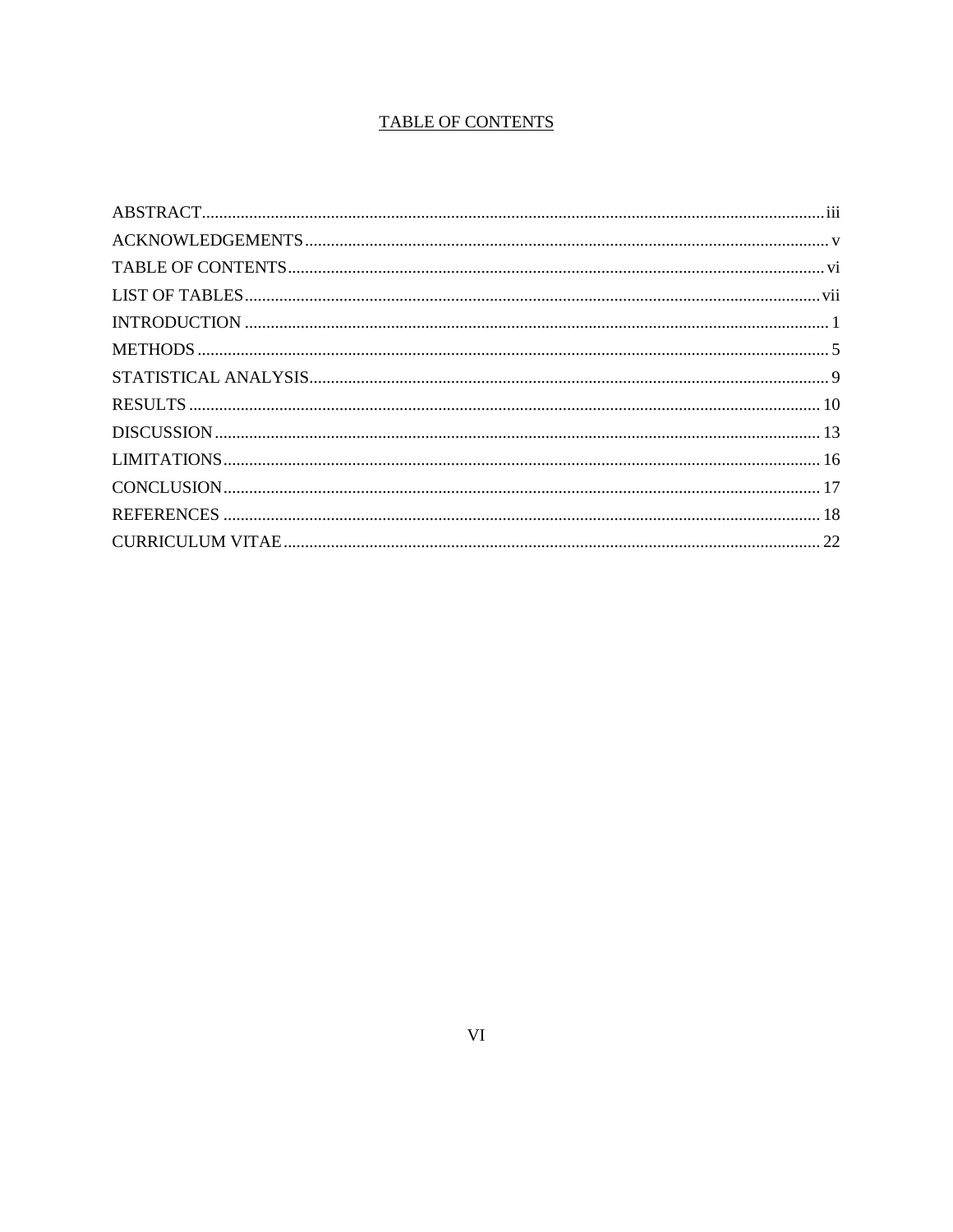# LIST OF TABLES

| <b>Table 3.</b> Chi square analysis: Physical Therapy and Socioeconomic Difficulty Crosstabulation  11 |  |
|--------------------------------------------------------------------------------------------------------|--|
|                                                                                                        |  |
| Table 5. Age-matched mobility and FFABQ comparison between amputee and control subjects  12            |  |
|                                                                                                        |  |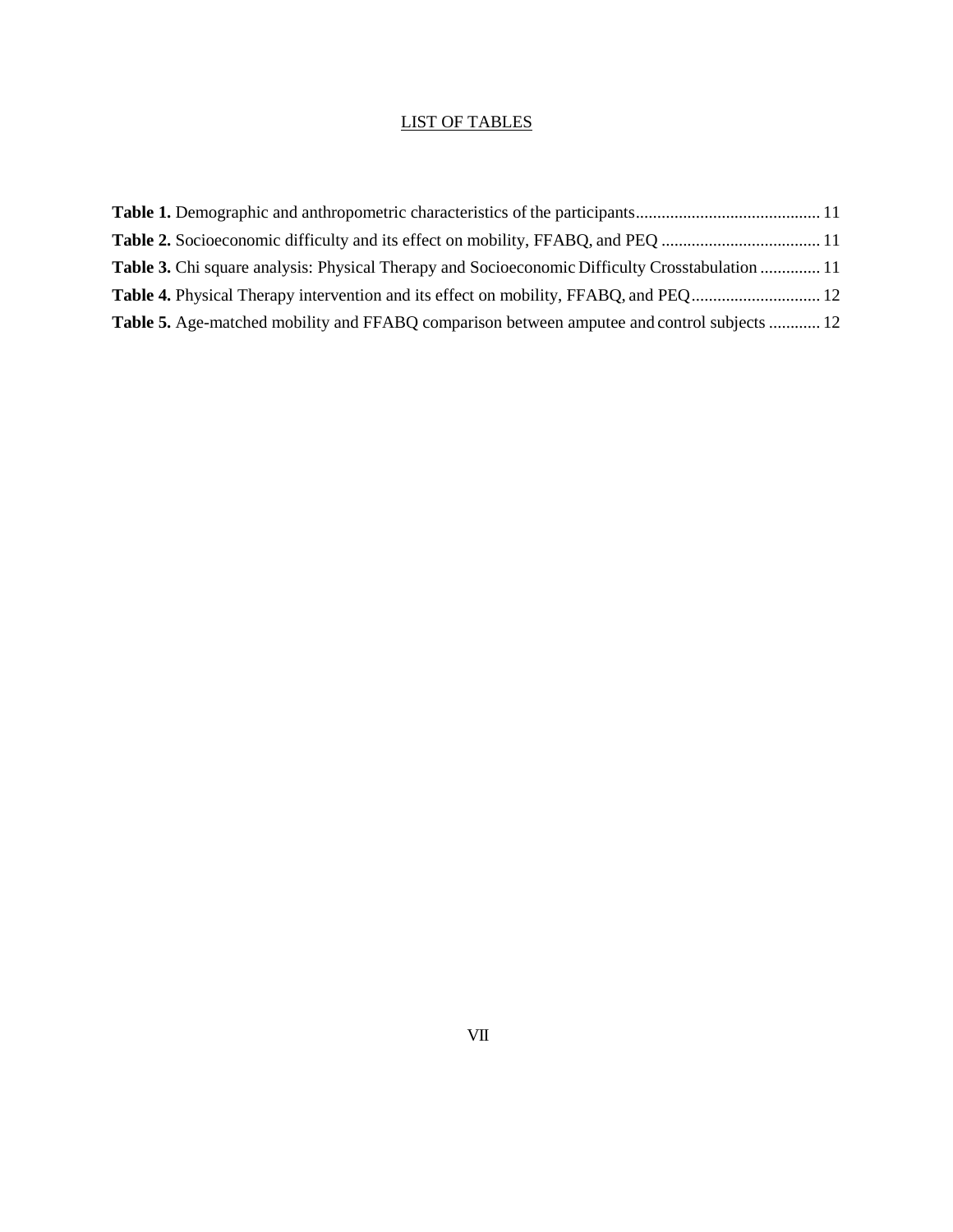#### **INTRODUCTION**

Research has showed that individuals with lower extremity loss ambulating with a prosthesis are at greater risk for falls.<sup>1</sup> A previous study by Miller et al. has revealed that as many as 52.4% of individuals with lower extremity amputation report falling at least once in the past year.<sup>1</sup> Approximately two-thirds of those who had fallen reported falling twice or more.<sup>1</sup> In addition, 40.4% of all reported falls resulted in injuries, with 19.3% of them requiring medical attention.<sup>1</sup> Consequently it is no surprise that fear of falling has been shown to be quite prevalent in this population with 49.2% of individuals with lower limb loss report that they have a fear of falling, compared to 40% of individuals without an amputation in the same age group.<sup>1</sup> The fear of falling reported by this population can lead to avoidance behaviors, which can then further hinder mobility and participation in the community.1,2 Furthermore, balance confidence within the amputee population is significantly lower when compared to an age-matched control group.<sup>2</sup> In a study that investigated falls in younger amputees (ages 18-44), 87.5% of the falls that resulted in hospitalization occurred within the first 6 months following definitive amputation.<sup>3</sup> Furthermore, there was a significant increase in risk of rehospitalization with increased age.<sup>3</sup> These findings demonstrate the crucial need of physical therapy, emphasizing gait training, fall prevention and safe transfer strategies, and other interventions to be delivered early in order to optimize patient's mobility and to increase safety.

Socioeconomic status, comorbidities, and access to health care are important factors that may be contributing to the decreased mobility and fear of falling seen in this population. A previous study has also shown that those with an amputation that have a higher income (>\$40,000), exhibit a much lower

fear of falling (58% reduction) when compared to those with lower income.<sup>1</sup> Additionally, comorbidities that can significantly increase the likelihood of lower limb amputation such as diabetes mellitus has been shown to be strongly tied to socioeconomic factors. Gaskin et al. identified low socioeconomic status as well as living in high-poverty neighborhoods with inadequate access to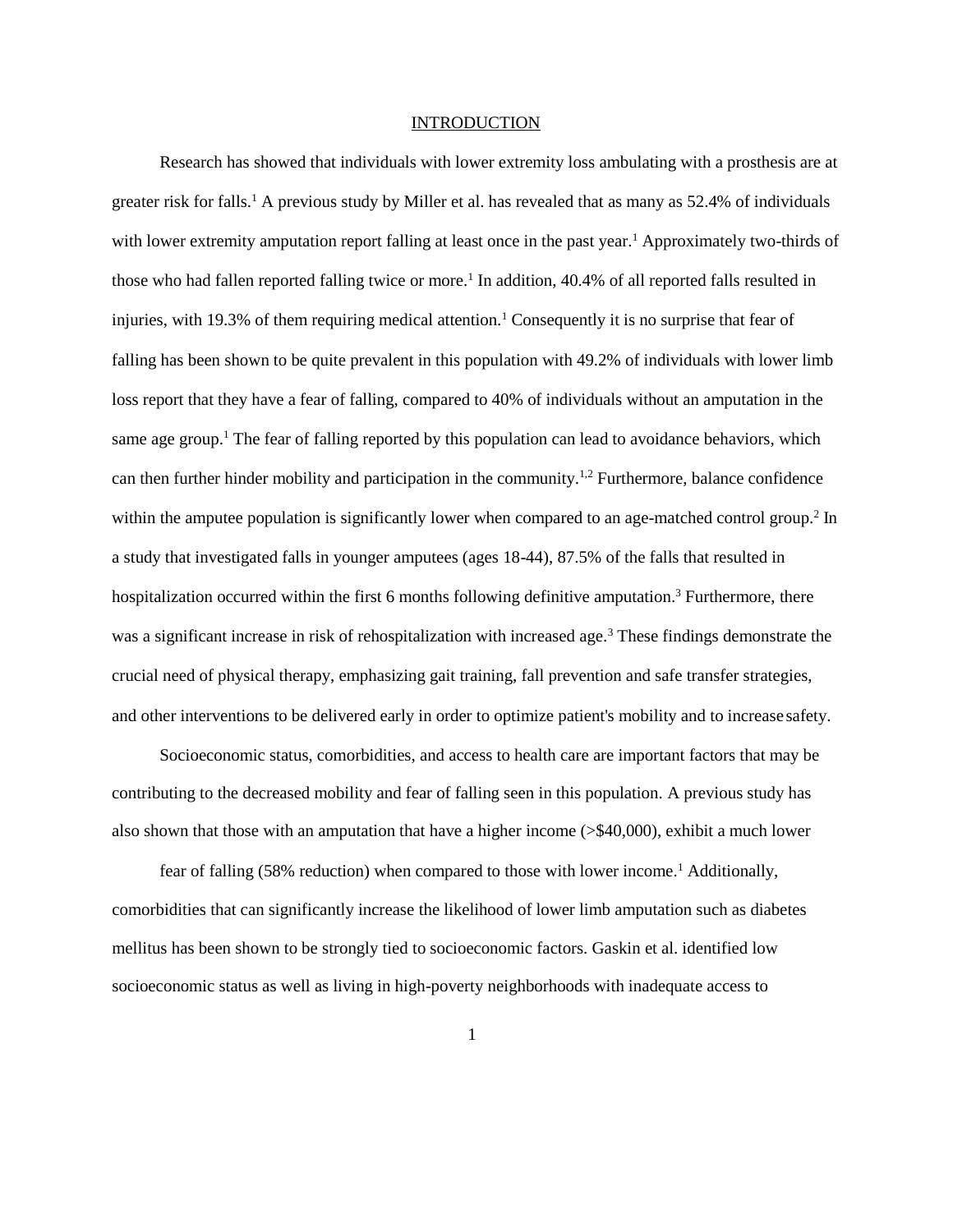recreational facilities and health care services as key risk factors for type 2 diabetes.<sup>4</sup> Uncontrolled diabetes mellitus can lead to peripheral neuropathy in one out of four individuals with diabetes.<sup>5</sup> a condition that impairs the body's healing and sensation abilities and is a precursor to amputation. Persons with diabetes are 8 times more likely to require amputation.<sup>6</sup> It is safe to say that without the necessary resources and access to healthcare, the diabetic condition of many of those living in poverty could ultimately result in limb loss and have adverse effects in the recovery from lower limb amputation.

In the United States, individuals with low socioeconomic status make up two-thirds of the nation's uninsured,<sup>7</sup> with uninsured Americans having significantly higher mortality rates than individuals with private insurance. Uninsurance was also found to be associated with prevalence of smoking and lower self-rated health.<sup>8</sup> Baker et al identified that middle age adults who were continuously uninsured were much more likely than those who were continuously insured to experience a major decline in their overall health and overall mobility. It is well known that healthcare and access to healthcare in this nation is a very sensitive topic, however, the effects of the lack of access to healthcare are evident, and further research in specific populations is essential.

Traditionally, when an individual is fitted for a prosthesis following amputation, they are seen by a prosthetist who evaluates the fit and educate the patient regarding the application and removal of the device. Although prosthetists are involved in this process, it is not always the case for physical therapists, whose services are not always prescribed to individuals after lower limb loss. Previous study has shown that prosthetists are not confident in administering standardized mobility outcome measures such as the TUG and the 6 minute walk test, two fundamental outcome measurements of mobility and fall risk, to assess the patient's fall risk. <sup>9</sup> Although the role of prosthetists is absolutely essential, physical therapists are also crucial as they receive extensive training in functional outcome measures, safe transfers, gait analysis and training. This also highlights some of the differences in roles between prosthetists and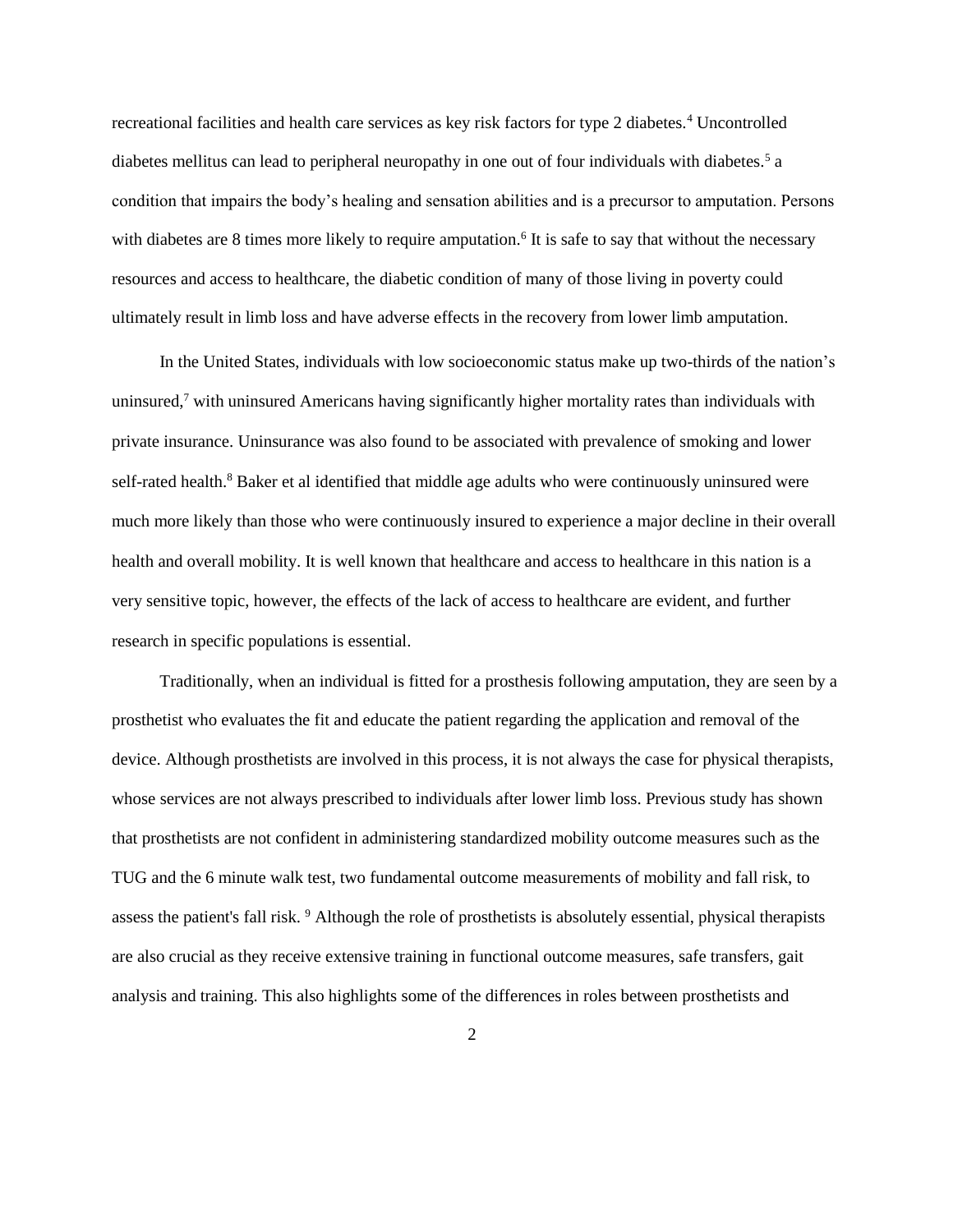physical therapists that, although different, should complement each other in every well-rounded postamputation program.

Physical therapy is necessary and critical to the continuum of care for individuals with lower extremity amputation. Early physical therapy such as range of motion (ROM) exercise, bed mobility and positioning of both limbs are important to patient functions and the prevention of other complications. Prosthetic training in amputee rehabilitation is a long process that involves functional movement training and strengthening to help facilitate activities such as standing, maintaining balance, and walking with the prostheses. A retrospective study by Christiansen et al. has demonstrated that gait training with the prosthesis increases distance and speed significantly. Participants in their study exhibited statistically significant improvement from the initial test to discharge in 2 Minute Walk, Timed Up and Go, and Gait Speed outcomes. Furthermore, a study by Sjodahl et al. has shown that a combination of psychological and physiotherapeutic treatment can lead to considerable gait improvements in this population. The authors noted that participants in the study exhibited a decrease in compensatory gait pattern and an increase in gait speed by 20-79%. Participants also reported an increased control of the prosthesis, freedom, self-confidence, and quality of life.<sup>10</sup>

Current research shows that fear of falling and diminished mobility are prevalent in individuals with lower limb loss. The available clinical evidence supports the notion that early access to physical therapy intervention significantly improves mobility in those with lower extremity amputation. However, it is currently unclear how socioeconomic status affects physical therapy services accessibility postamputation. The overall purpose of this study was to investigate the effects of an individual's socioeconomic status, physical therapy treatment in prosthetic training, and accessibility of physical therapy on mobility in individuals with lower extremity amputation. The following specific aims and corresponding hypotheses were examined and tested in this study.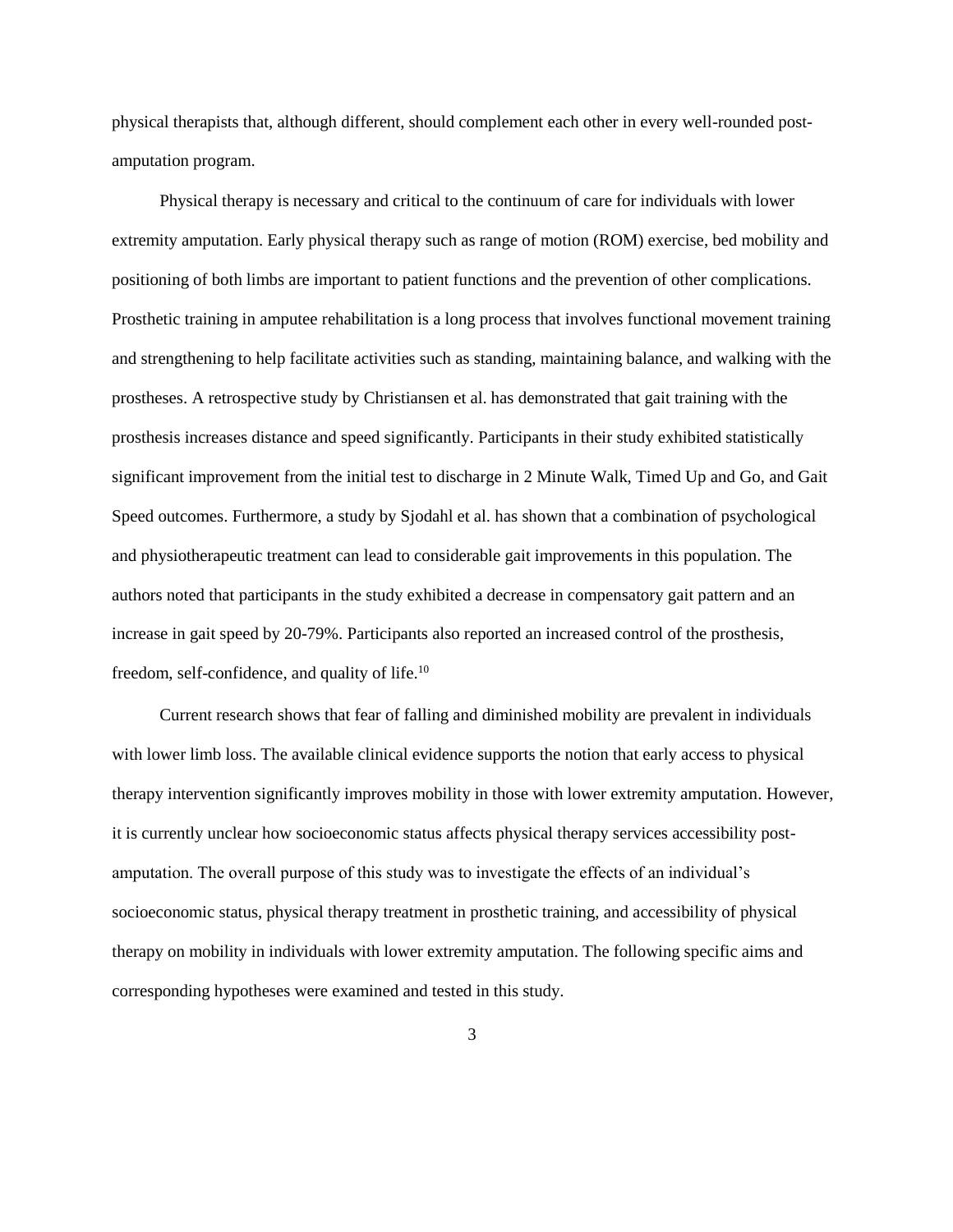#### Project Aims and Hypothesis

1. Aim 1: Investigate the effects of socioeconomic status on access to physical therapy in individuals with lower extremity limb loss.

*Hypothesis #1:* Individuals with socioeconomic difficulty will have reduced access to physical therapy services after amputation when compared to those with no difficulty.

2. Aim 2: Compare mobility and fear of falling between age-matched individuals with and without lower extremity amputation.

*Hypothesis #2:* Individuals with lower limb loss will have increased total time for the TUG test, decreased total distance for the 6MWT, and increased score in Fear of Falling Avoidance Belief Questionnaire in comparison to non-amputee, age-matched control group.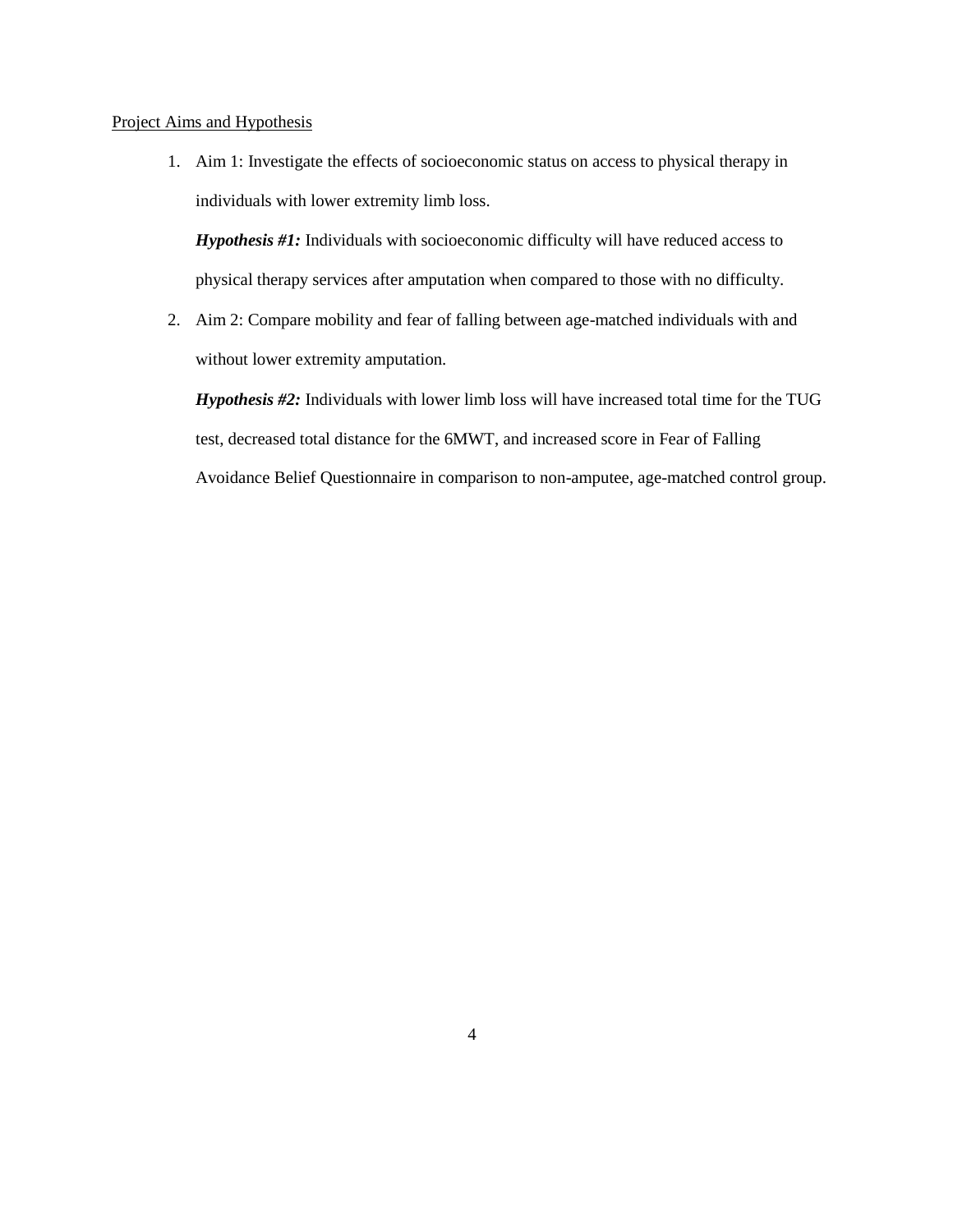#### **METHODS**

#### Subject and Instrumentation

Twenty-three participants with lower limb loss volunteered to participate in this study. Most of them were referred from local prosthetics and orthotics clinics, while others were recruited from a patient support group (Amputee Coalition of Southern Nevada). In order to participate in our study, eligible participants had to be at least 18 years of age and have had a unilateral or bilateral lower limb loss, regardless of level of amputation. participants were required to currently be using a lower limb prosthesis for ambulation and to walk independently for at least 50 meters without help from others with or without using assistive devices. Participants that did not meet these criteria were excluded from the study. The entire process took approximately 45-60 minutes. The age-matched control group for this study consisted of mobility data collected from a previous study that utilized the same instrumentation and functional outcomes in community-dwelling older adults without amputation.

#### **Procedure**

Informed consent was collected from each subject prior to data collection. Each subject was informed of their right to withdraw from the study at any time, for any reason without penalty. Each subject filled out a survey that included a medical history and other health-related questionnaires. The survey is detailed below.

#### Functional Mobility and Physical Therapy Exposure Questionnaires

Participants completed three standardized questionnaires: The Short-Form Health Survey (SF-36v2), the Fear of Falling and Avoidance Belief Questionnaire (FFABQ), and Section 4 of the Prosthesis Evaluation Questionnaire (PEQ). Mobility and PT access-related questions were included in order to determine participants' exposure to gait training and physical therapy. These specific questions are as follows: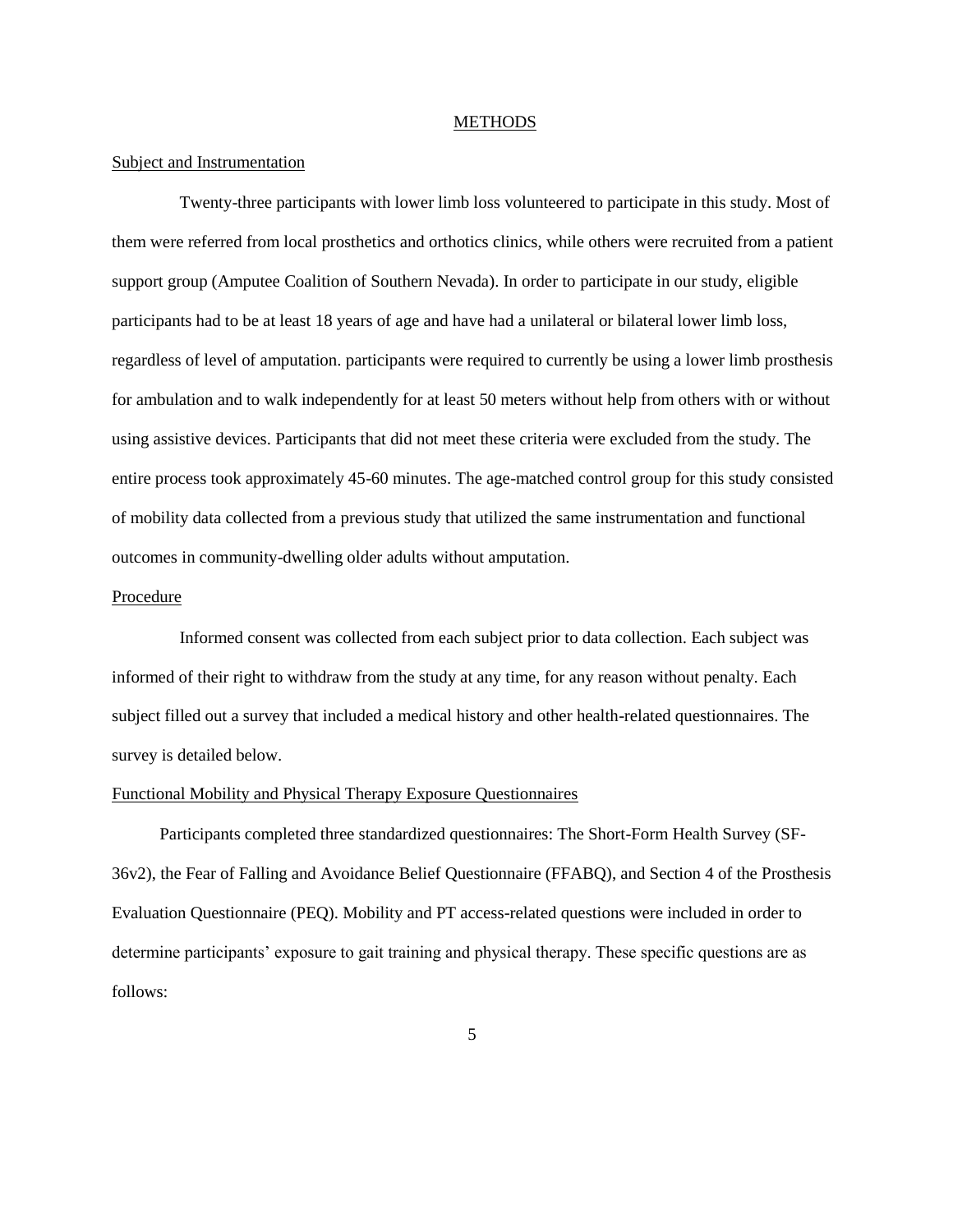- 1. Did you receive any training (walking, putting it on/removing) for your prosthesis since your amputation?
- 2. Did you receive any physical therapy (PT) training to help you with your prosthesis (walking, fall education, perform daily and recreational activities)?
- 3. If yes, how soon after you received your prosthesis did you receive this PT training?
- 4. How often and for how long did you receive this PT training?

The Short-Form Health Survey (SF-36v2) gathered general information about the subject's demographic and medical history.<sup>11</sup>The Fear of Falling and Avoidance Behavior Questionnaire (FFABQ) is a subjective assessment of a person's fear of falling during certain activities.<sup>12</sup>

The Prosthesis Evaluation Questionnaire (PEQ) is another valuable functional outcome measure. It is a self- reported questionnaire that contains 54 questions divided into nine different functional sections. It contains questions about a person's prosthesis as it relates to its effects on quality of life, mobility, satisfaction and psychosocial aspects. Each one of the nine functional domain scales can be used individually or in different combinations for specific purposes. This questionnaire has been shown to have a high degree of content validity and temporal stability.<sup>13</sup> For the purpose of this study, our domain of interest was mobility. Thus, only section 4 of the PEQ was utilized.

#### Socioeconomic Status

Our survey included a simple socioeconomic question that has been shown to be 98% sensitive for detecting people living below poverty line:<sup>14</sup>

1. Do you ever have difficulty making ends meet at the end of the month?

After completing the questionnaires, the subject's height and weight were collected followed by mobility assessments.

#### Mobility Assessments

The functional outcome measures included the Timed-Up-and-Go (TUG) test and the Six-Minute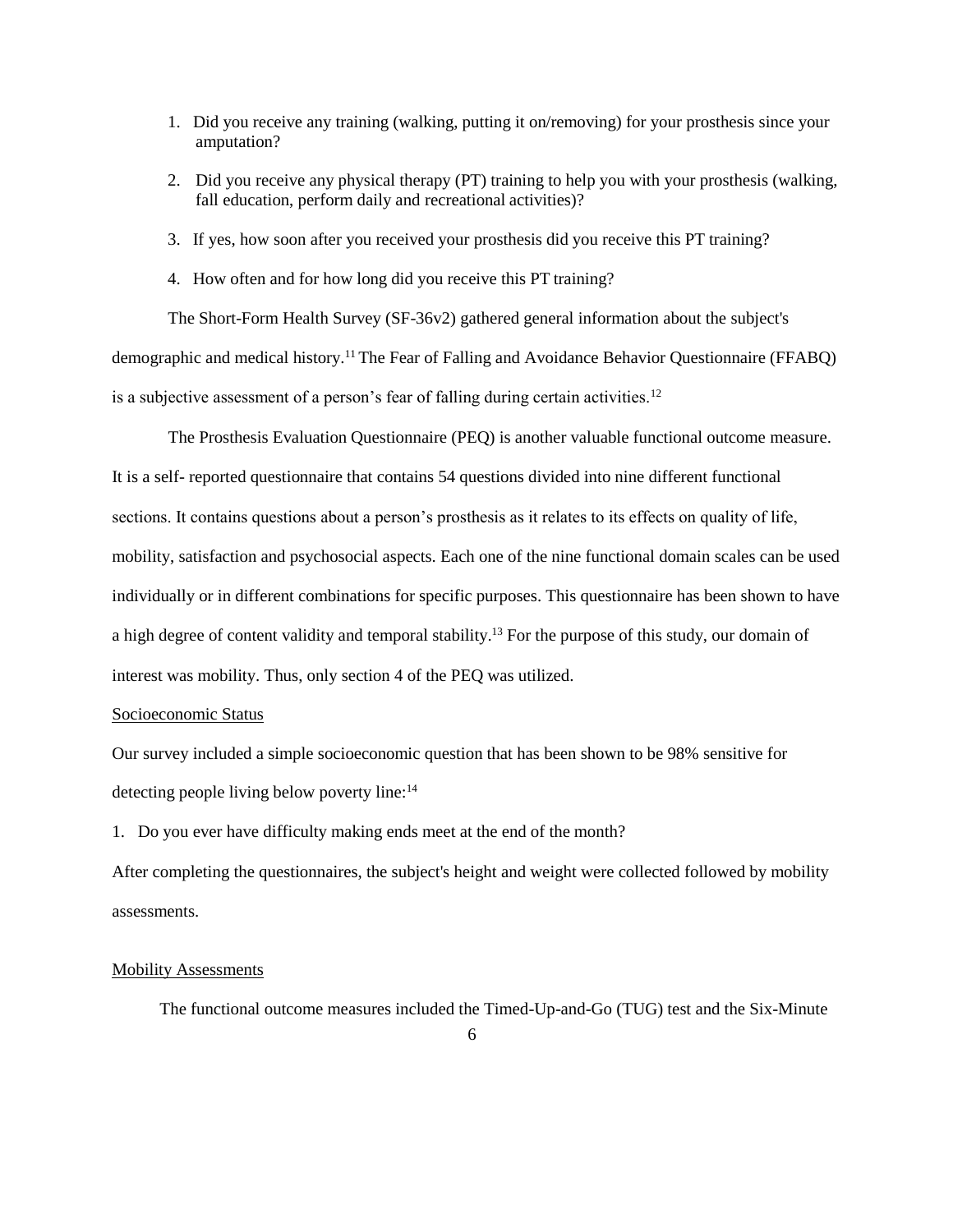Walk Test. TUG time was measured using an instrumented TUG bench and procedures validated in a previous study by Lee et al. Briefly, the bench is equipped with force sensors that detects the loading exerted to the seat. The start of timing was determined when 90 percent of the subject's body weight is off the bench and stops when 90 percent of the body weight was returned to the bench when the participant sat down.

For the TUG, participants were asked to perform the TUG test in 2 walking distances (3 and 9 meters) consisting of 3 trials each. The bench height of the instrumented TUG bench was adjusted according to the individual's leg length for the most reliable results. It has been shown that this height adjustment is particularly important for taller individuals.<sup>15</sup> Leg length was determined based on the popliteal crease to the bottom of their shoe using their uninvolved leg if amputation was unilateral. If amputation was bilateral, measurement of the right prosthesis was collected. In the event that the subject could not arise from the bench unassisted at that height, bench height was adjusted and recorded in order for the successful completion of the test. A demonstration trial was performed by a researcher so the subject understood what was expected of them during the task followed by a practice trial. Participants were instructed to sit on the bench, and when cued with "ready?, go" they will get up from the bench, walk at a safe but brisk walking pace toward a target at the designated distance, turn around, walk back to the bench and sit down. The total time was recorded from the moment they arose from the bench to when they sit back down, as previously discussed.

For the Six Minute Walk Test, participants instructed to cover as much ground as possible within the 6 minutes along a designated marked straight walkway with a distance of 33 meters (100 ft.). A trained researcher followed the participants throughout the process to walk continuously and as far as possible according to a validated standardized procedure. Participants were informed that it is acceptable if they are unable to continue or begin to slow down and they may take breaks to rest if necessary.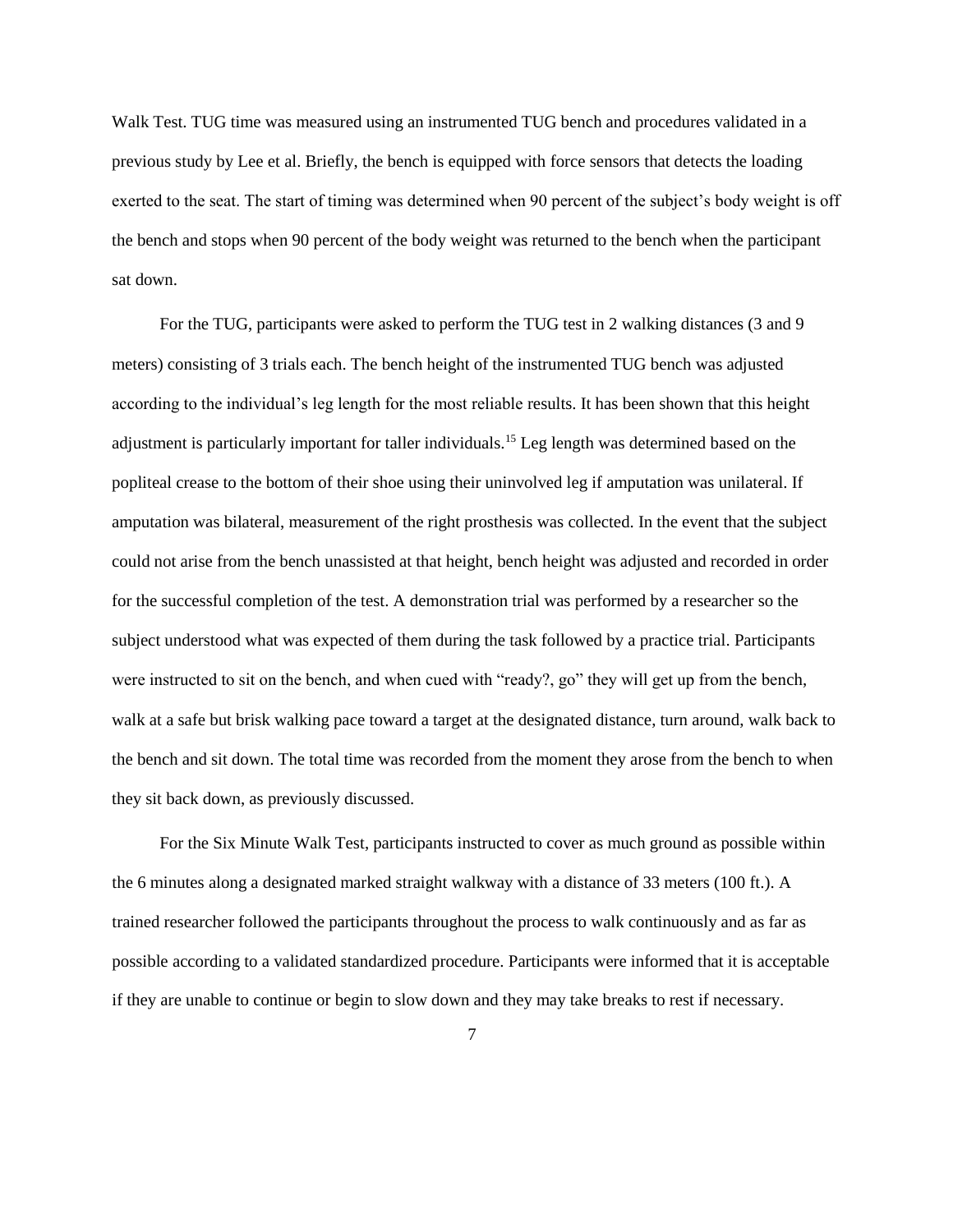# Reliability of the Outcomes Used in Current Research

Intraclass correlation coefficients (ICCs) for the following tests are established:

- 1. Administration of Timed-Up-and-Go test for the investigator in this study= 0.985.
- 2. PEQ mobility/ambulation= .90. <sup>16</sup>
- 3. SF-36=  $0.689 0.972$ <sup>11</sup>
- 4. Six Minute Walk Test younger population: 0.89-0.96;<sup>17</sup> older populations: 0.88-0.97.<sup>18</sup>
- 5. FFABQ=0.812.19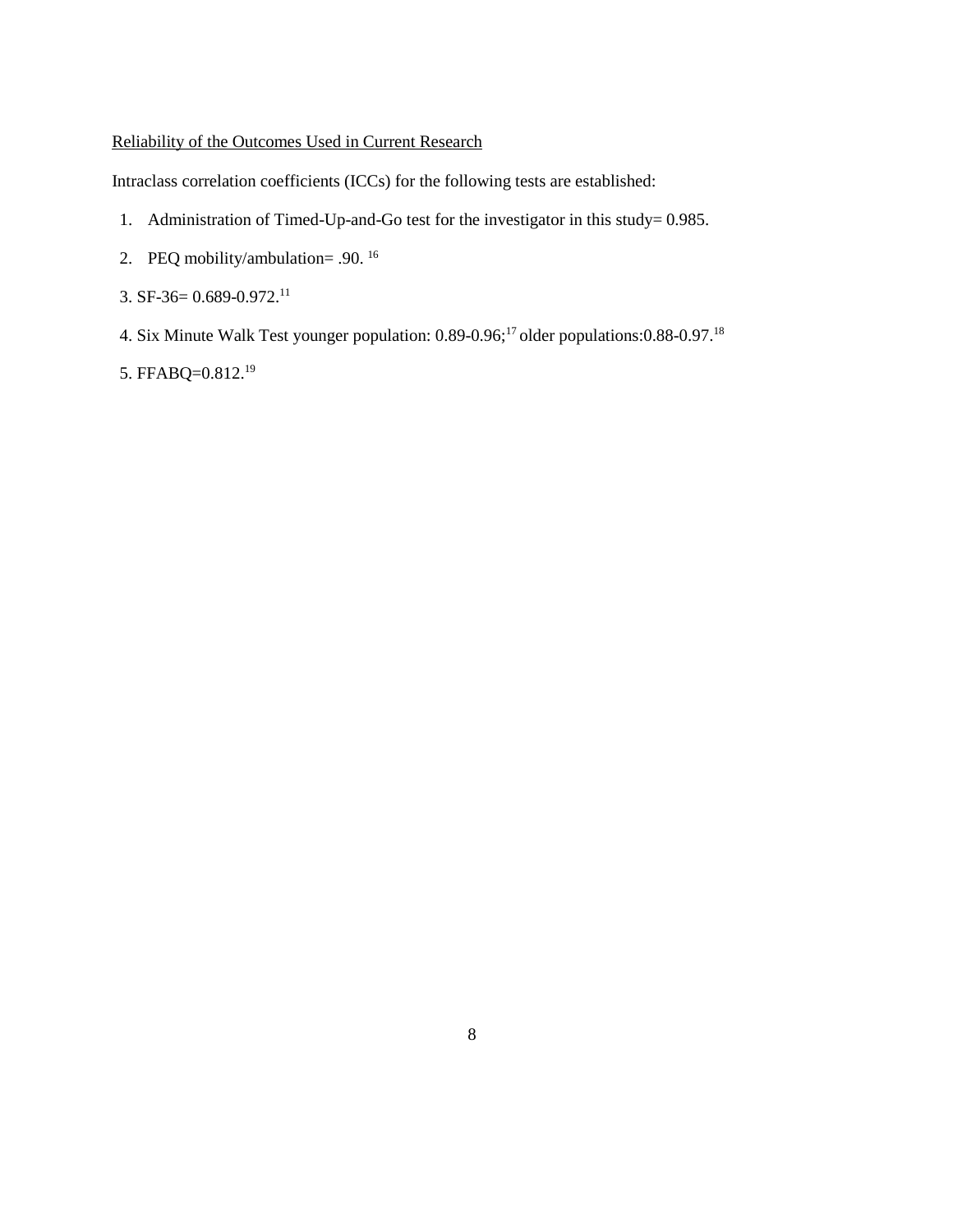#### STATISTICAL ANALYSIS

To investigate the effect of socioeconomic status on mobility, independent sample t-tests were utilized to compare the variables of interest between those who reported no socioeconomic difficulty vs those who had socioeconomic difficulty. Furthermore, to investigate the effect of socioeconomic status on physical therapy access, we compared the percentage of individuals who received physical therapy intervention between those with and without economic hardship using a chi-square analysis.

To investigate the influence of physical therapy intervention after amputation, independent sample t tests were used to compare the variables of interest between those who received and did not receive physical therapy. To further investigate the effect of amputation on mobility, an independent t-test was performed to compare performance on the average 3 meter TUG time, 9 meter TUG time, 6 Minute Walk Test, and Fear of Falling and Avoidance Belief Questionnaire between amputee participants and age-matched controls (age 50-70). Additional t-tests were performed to analyze subgroups within this subject population (ages 50-59 and 60-70).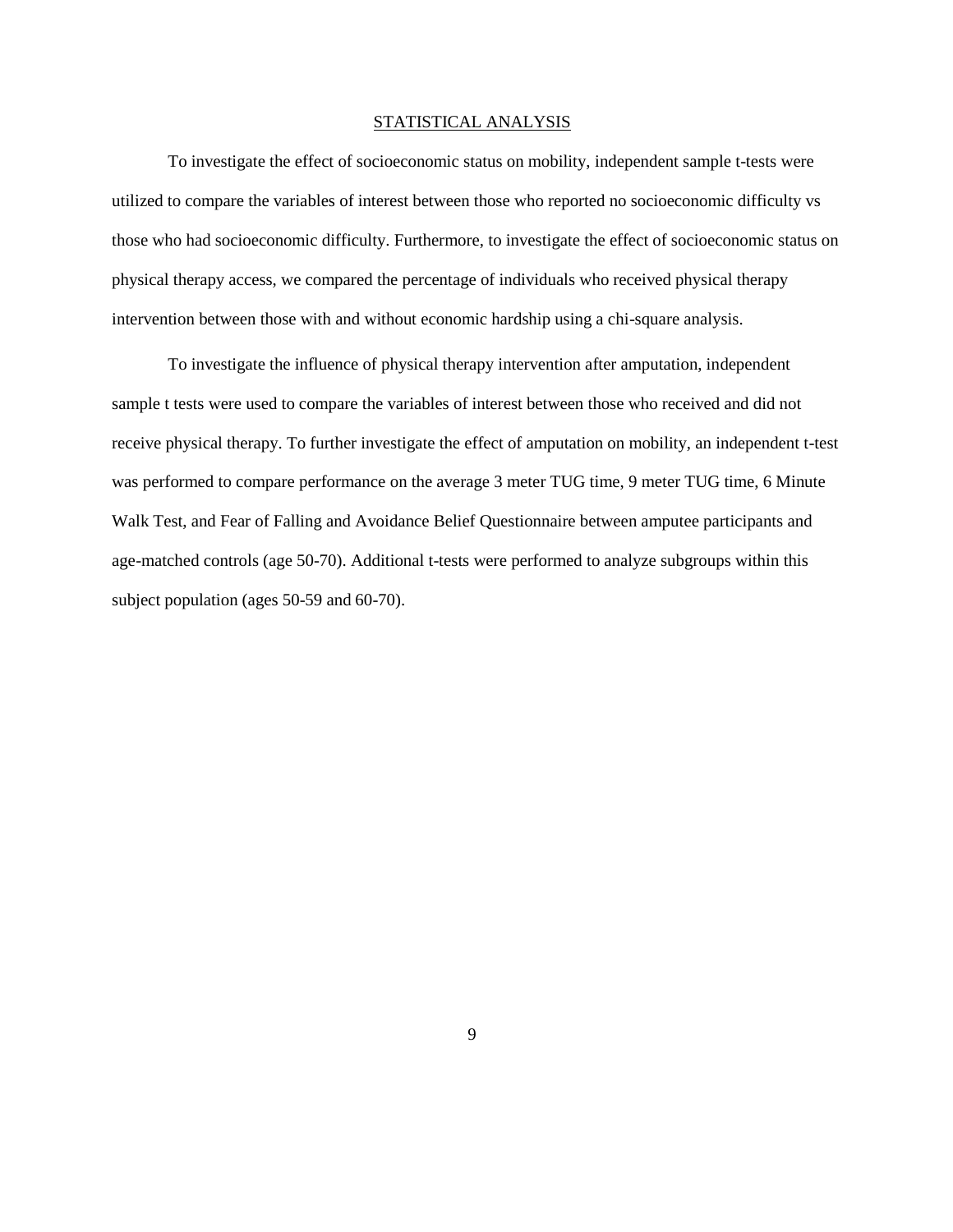#### RESULTS

Demographic, anthropometric, and amputation characteristics of the participants are presented in Table 1. Additionally, Table 2 shows our results in regard to socioeconomic impact on TUG, 6MWT, FFABQ, and PEQ. There was no statistically significant difference between individuals with and without socioeconomic difficulty in any of these measures. Table 3 presented results from our chi square analysis; of note 34.8% of the individuals with limb loss reported socioeconomic difficulties, of them, only 25% received PT after amputation when compared to 75% in those who reported no socioeconomic difficulty (Fisher's Exact Test, p=0.354; 2-sided). Table 4 presented the comparison between individuals who received physical therapy and those who did not in regard to their performance in the TUG, 6MWT, FFABQ, and PEQ. We found no significant difference between groups that received physical therapy intervention compared to those that didn't received physical therapy intervention when compared within 3m Tug. Lastly, Table 5 examines the older amputee participants age 50-70 and compared them to age match controls. We found a statistically significant difference in 3m TUG (50-70 year old amputee group  $= 11.84\pm5.46$ , 50-70 year old control group= 7.37 $\pm 2.37$ ; t(164)=5.70, p<.001 (two tailed)), 9m TUG (50-70 year old amputee group = 23.03±9.10, 50-70 year old control group= 14.74±4.37; t(148)=5.80,  $p<.001$  (two tailed)), FFABQ (50-70 year old amputee group = 12.69 $\pm$ 10.27, 50-70 year old control group=  $6.06\pm8.46$ ; t(164)=2.67, p=.008 (two tailed)) and 6MWT (50-70 year old amputee group = 374.79±208.68, 50-70 year old control group= 511.21±79.06; t(91)=-4.32, p<.001 (two tailed)) between the older amputee participants age 50-70 years old and control subjects age 50-70 years old.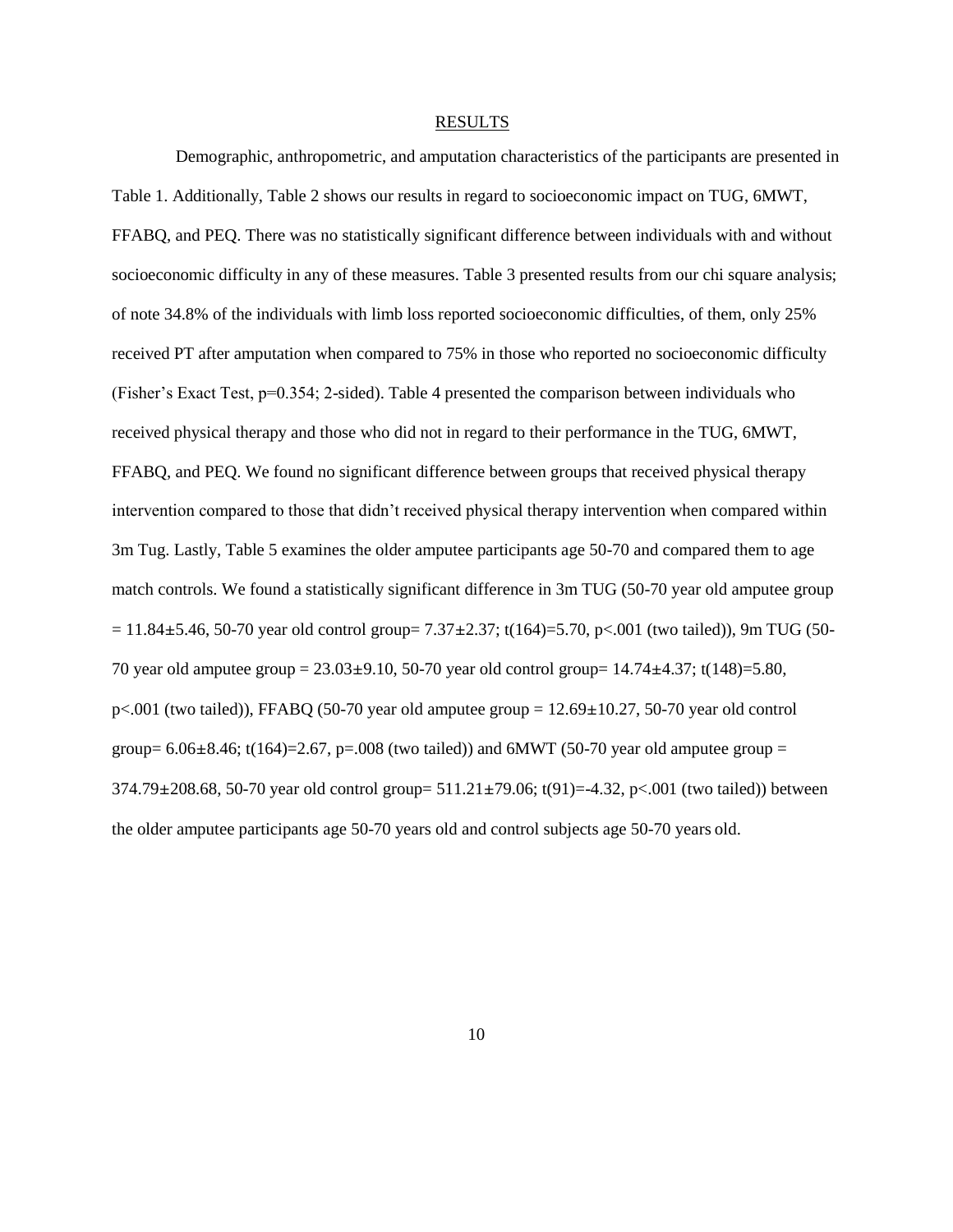# **Table 1**

Demographic and anthropometric characteristics of the participants

| <b>Characteristics</b>                 | Male $(n=16)$     | Female $(n=7)$              |
|----------------------------------------|-------------------|-----------------------------|
| Age $(y)$                              | $50.69 \pm 12.89$ | $52.71 \pm 13.69$           |
| Height (m)                             | $1.81 \pm 0.12$   | $1.69 \pm 0.07$             |
| <b>Body Mass (kg)</b>                  | $98.63 \pm 18.82$ | $85.80 \pm 24.16$           |
| $\overline{\text{BMI}(\text{kg/m}^2)}$ | $30.07 \pm 4.86$  | $29.85 \pm 7.86$            |
| <b>Bilateral Amputation</b>            | 2                 |                             |
| <b>Unilateral Amputation</b>           | 14                | 7                           |
| <b>Transfemoral Amputation</b>         | 2                 | 4                           |
| <b>Transtibial Amputation</b>          | 14                | $\mathcal{D}_{\mathcal{L}}$ |
| <b>Hip Disarticulation</b>             |                   |                             |

# **Table 2**

Socioeconomic difficulty and its effect on mobility, FFABQ, and PEQ

| Socioeconom<br>ic Difficulty | TUG <sub>3m</sub><br>Average $(s)$ | TUG 9m<br>Average (s) | <b>6MWT</b> Average<br>(m) | <b>FFABO</b> Score<br>Average | <b>PEQ Score</b><br>Average |
|------------------------------|------------------------------------|-----------------------|----------------------------|-------------------------------|-----------------------------|
| Yes $(n=8)$                  | $11.31 \pm 5.91$                   | $20.93 \pm 9.88$      | $328.19 \pm 117.11$        | $15.00 \pm 10.06$             | $61.91 \pm 23.25$           |
| $No(n=14)$                   | $10.02 \pm 4.15$                   | $20.01 \pm 7.18$      | $432.76 \pm 190.94$        | $10.13 \pm 13.46$             | $72.39 \pm 23.13$           |
| p value                      | 0.554                              | 0.804                 | 0.178                      | 0.381                         | 0.313                       |

FFABQ and PEQ Socioeconomic Difficulty "no" (n=15)

# **Table 3**

Chi square analysis: Physical Therapy and Socioeconomic Difficulty Crosstabulation

|                                            | No Socioeconomic<br><b>Difficulty</b> | <b>Yes Socioeconomic</b><br><b>Difficulty</b> |
|--------------------------------------------|---------------------------------------|-----------------------------------------------|
| Did not receive<br><b>Physical Therapy</b> | 3(20%)                                | $4(50\%)$                                     |
| <b>Received Physical</b><br><b>Therapy</b> | 12 (80%)                              | $4(50\%)$                                     |
| <b>Total</b>                               | 15 (100%)                             | $8(100\%)$                                    |

Fisher's Exact Test p=0.354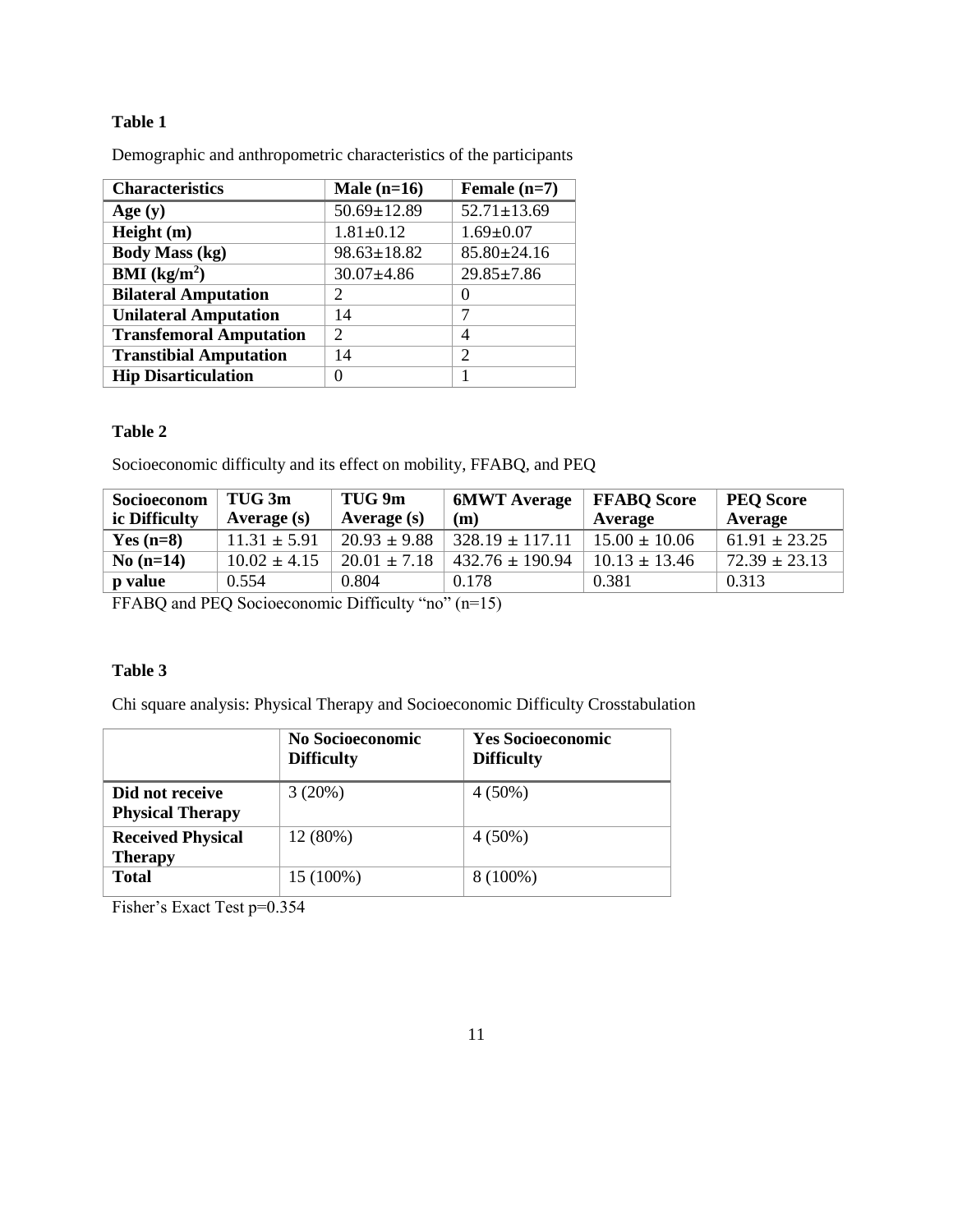# **Table 4**

| <b>Attended</b><br><b>Physical</b><br><b>Therapy</b> | TUG 3m<br>Average $(s)$ | TUG 9m<br>Average (s) | <b>6MWT</b> Average<br>(m) | <b>FFABQ Score</b><br>Average | <b>PEQ Score</b><br>Average |
|------------------------------------------------------|-------------------------|-----------------------|----------------------------|-------------------------------|-----------------------------|
| Yes $(n=15)$                                         | $10.24 \pm 4.11$        | $20.02 \pm 6.99$      | $416.99 \pm 192.17$        | $10.69 \pm 13.52$             | $67.32 \pm 24.43$           |
| $No(n=7)$                                            | $11.02 \pm 6.30$        | $21.02 \pm 10.56$     | $347.04 \pm 119.20$        | $14.43 \pm 9.66$              | $72.01 \pm 21.56$           |
| <b>p</b> value                                       | 0.728                   | 0.794                 | 0.310                      | 0.463                         | 0.666                       |

Physical Therapy intervention and its effect on mobility, FFABQ, and PEQ.

FFABQ and PEQ Attended Physical Therapy "yes" (n=16)

#### **Table 5**

Age-matched mobility and FFABQ comparison between amputee and control subjects

| <b>Outcome</b> | TUG 3m Average     | TUG 9m Average     | <b>6MWT</b> Average   | <b>FFABO</b> Average |
|----------------|--------------------|--------------------|-----------------------|----------------------|
| <b>Measure</b> | (s)                | (s)                | (m)                   | <b>Score</b>         |
| $50-70$ years  | $11.84 \pm 5.46^*$ | $23.03 \pm 9.10^*$ | $374.79 \pm 208.68^*$ | $12.69 \pm 10.27*$   |
| Amputee        |                    |                    |                       |                      |
| $(n=13)$       |                    |                    |                       |                      |
| 50-70 Control  | $7.37 \pm 2.37$    | $14.74 \pm 4.37$   | $511.21 \pm 79.06$    | $6.06 \pm 8.46$      |
| $(n=80-153)$   |                    |                    |                       |                      |

TUG 3m 50-70 Control (n=153), TUG 9m 50-70 Control (n=137), 6MWT 50-70 Control (n=80), FFABQ 50-70 Control (n=153)

\*significant difference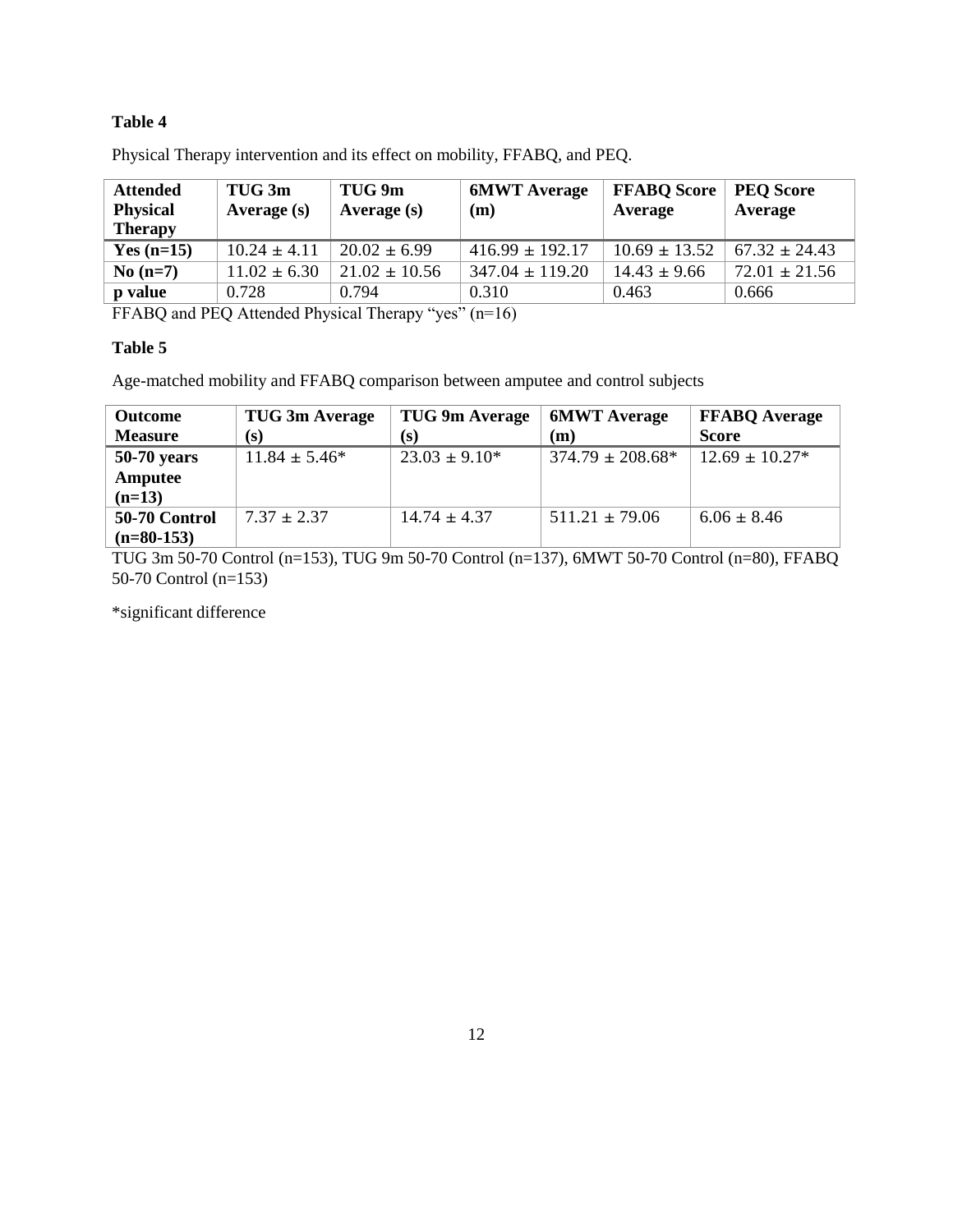#### DISCUSSION

Physical therapy post-amputation improves overall gait performance and shortens the duration of time to regain independent ambulation,  $20$ ,  $21$  which in turn contribute to decreased incidence of falls. Physical therapy has been shown to reduce time in inpatient rehab length of stay and to initial prosthetic casting, accelerating the process to independence.<sup>21</sup> Physical therapists also play a vital role in prosthetic training in amputee rehabilitation, which is a long process that involves functional movement, strengthening, and other techniques to promote balance, gait and quality of life, and to prevent secondary complications such as joint contracture, back pain, and falls. While physical therapy is clearly beneficial after amputation, access to proper healthcare is limited due to a myriad of factors such as socioeconomic status, lifestyle choices, and level of education. In addition to a lack of insurance coverage, several factors have been shown to predict inadequate medical care such as living in rural areas,<sup>22</sup> minority race, and lack of higher education.23,24

Results of previous literature highlight the importance of accessible healthcare and its effects on health. A study in particular by Leavitt determined a direct correlation between poverty and access to comprehensive, effective, and efficient medical care.<sup>25</sup>We hypothesized that participants in our study with socioeconomic difficulty undergoing rehabilitation after amputation would have diminished outcomes than those with no difficulty. To our surprise, 30% of our participants did not participate in physical therapy after amputation even though a majority of them reported no socioeconomic difficulty. The exact reasons individuals with lower limb loss chose not to undergo PT after amputation are unclear. We speculate there is a possibility of a lack of awareness of the role physical therapy has in rehabilitation among the general public, especially post-operatively in an acute care setting. Additionally, poor intrinsic motivation, family support, transportation and perception of physical therapy could contribute to subjects stating they did not receive PT services. Future research should investigate the reason as to why PT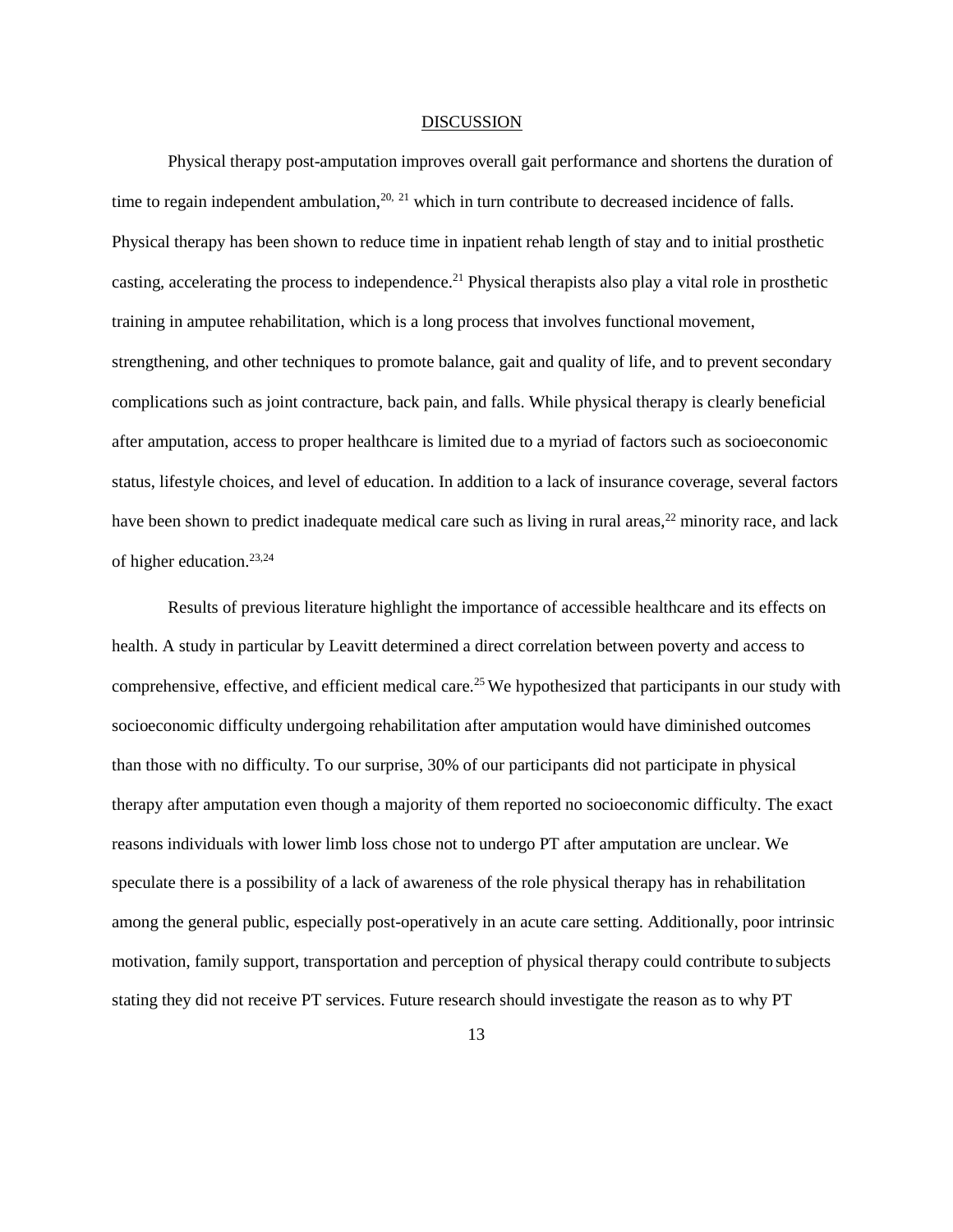services are not readily implemented in the amputee plan of care along with perceived limitations to participate in physical therapy.

Our research failed to demonstrate statistically significant effects of socioeconomic difficulty and on our main mobility outcome measures. This result is likely due to the limited sample size in this preliminary study. However, some trends seem to exist in the TUG, 6MWT, FFABQ, and PEQ scores between groups. We found that amputees who reported socioeconomic difficulty, on average, were 2 seconds slower in completing the TUG at 3m and 9m distance. As for the 6MWT, these participants walked on average, 74 meters less which is greater than the minimal clinically important difference (MCID) of 50 meters established for the geriatric population.<sup>26</sup> FFABQ scores were on average 5 points higher in those with socioeconomic difficulty indicating an increased fear avoidance behavior, along with lower PEQ scores, which suggest greater dissatisfaction with their prosthesis in regards to their perceived mobility.

Our preliminary results showed that socioeconomic status appears to have an impact on whether or not an individual with limb loss receives physical therapy after amputation. Based on table 3, the probability of receiving physical therapy after amputation in those without economical difficulty (12 out of 15, 80%) was 1.6 times higher than those with economical difficulty (4 out of 8, 50%). However, our hypotheses that early physical therapy and socioeconomic status would impact their mobility and fear of falling outcome measures were not supported. Future studies should consider the level of higher education in addition to socioeconomic status as additional factors determining whether an individual will undergo physical therapy after amputation. It is imperative for future research to further investigate some of the barriers to healthcare access in this specific population and to investigate why there seems to be a disparity in healthcare access between those who have socioeconomic hardships and those who do not.

In regard to the impact of receiving physical therapy after amputation, amputees who did not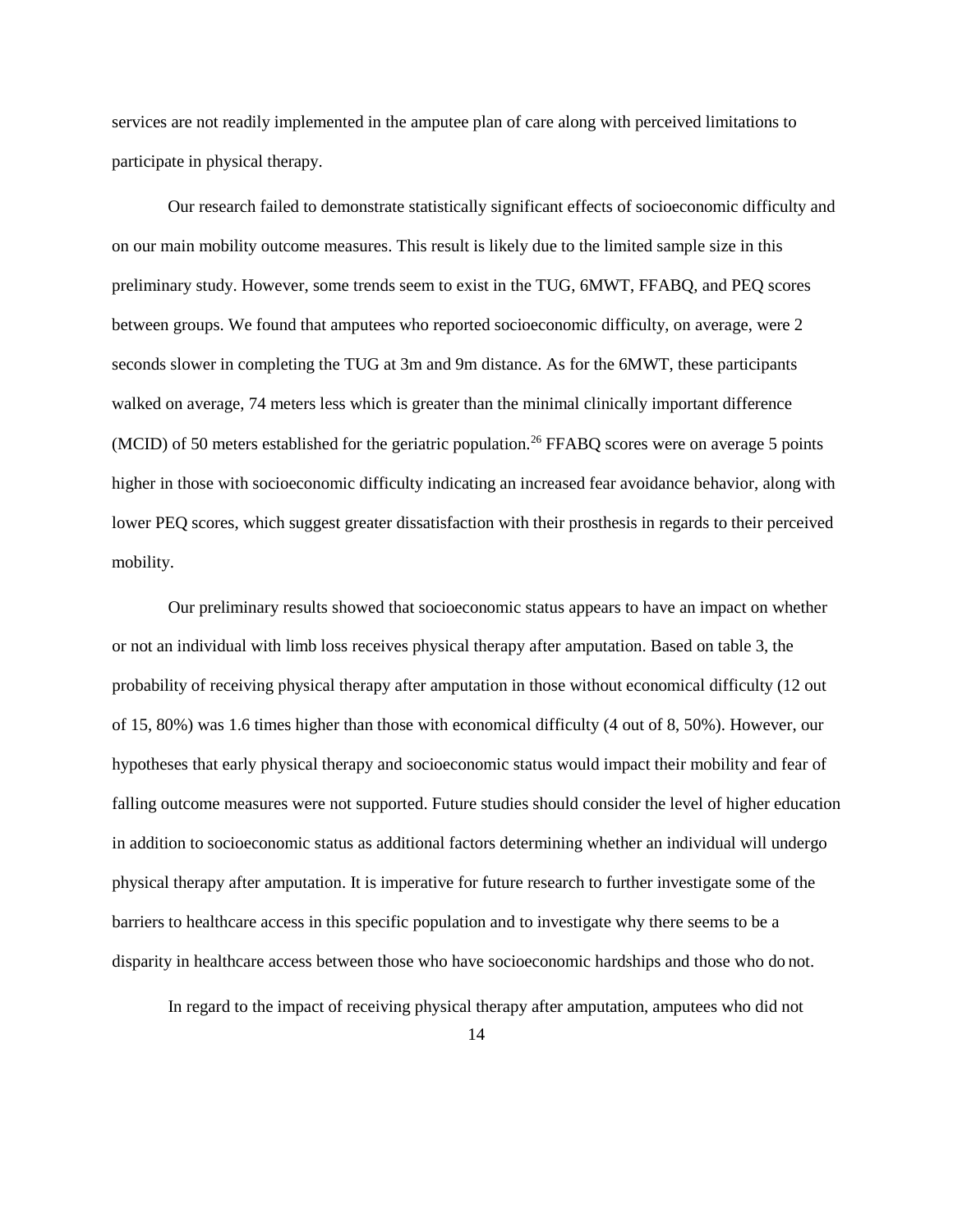receive therapy, completed the TUG at 3m and 9m distance on average, 1 second slower than their counterparts. Furthermore, participants who did not attend physical therapy ambulated on average 69 meters less in the 6MWT, thus surpassing the MCID of 50 meters as defined by Perera et al. Lastly, participants who did not receive physical therapy on average scored 3 points greater on the FFABQ in comparison to those who did receive physical therapy, which is concurrent with our hypothesis. We believe this can be attributed to various factors but not limited to poor prosthetic fit, impaired kinematics, and decreased endurance.

Lastly, we discovered a significant difference in FFABQ scores, TUG and 6MWT between individuals with amputations ages 50-70 years of age when compared to those in the age-matched control group. These results, while consistent with current evidence highlight a distinctive susceptibility to the development of avoidance behaviors due to fear of falling in this specific age group. As healthcare providers, it is imperative to be aware of this risk in order to address it early through education and physical therapy interventions in order to maximize mobility and the quality of life in those with lower limb loss. Increased fear of falling and lower 6MWT in the 50+ age group when compared to those without amputation is concurrent with current findings.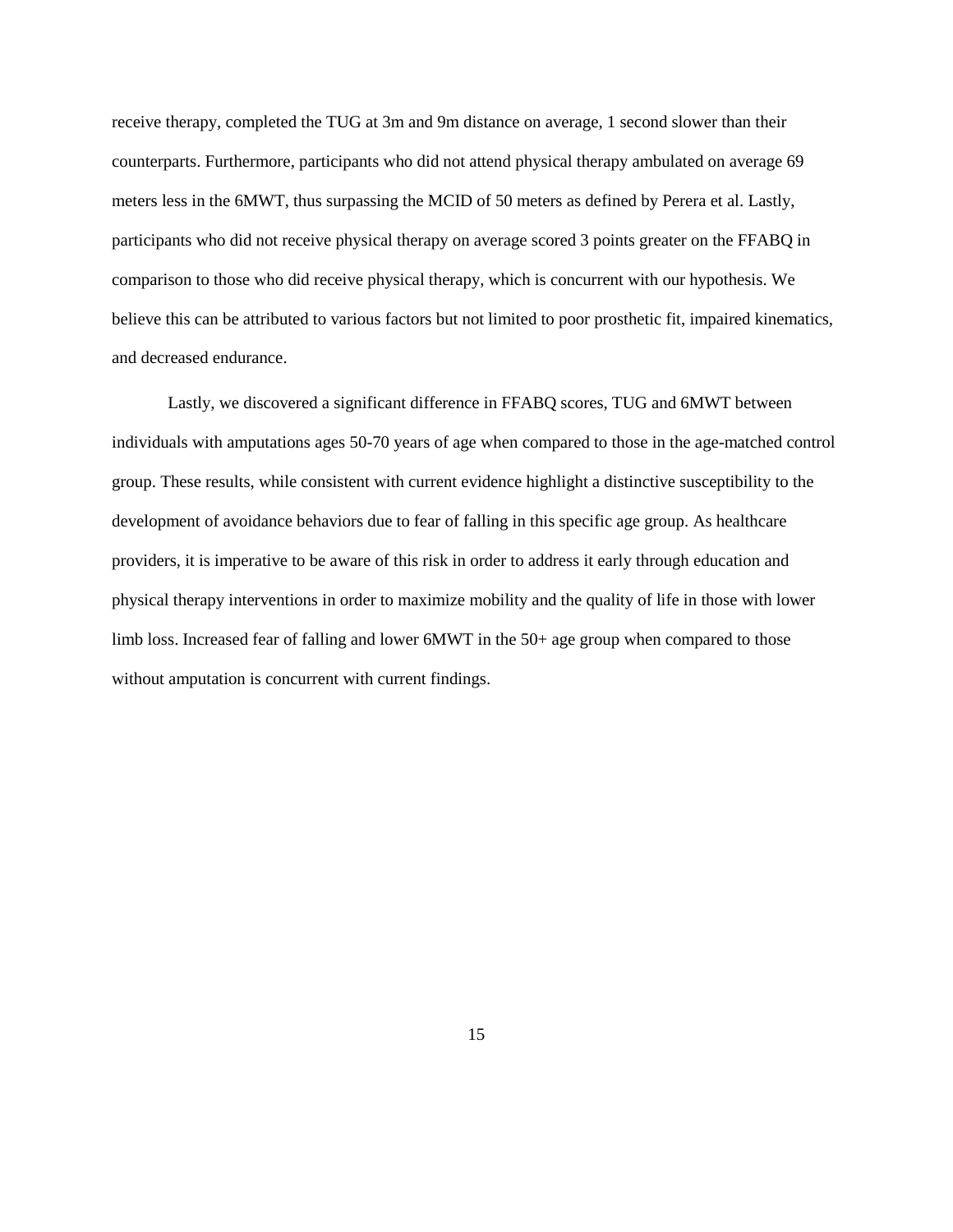#### LIMITATIONS

There might be a few reasons why we were not able to demonstrate a statistically significant difference on physical therapy accessibility between those who reported having socioeconomic difficulty and those who did not. The first reason is that our sample size is small. A number of previous studies utilized healthcare databases and hence have a larger sample compared to ours, which involved additional assessments. Second, recruitment of participants relied on referrals from a select few local prosthetic and physical therapy clinics which might have led to selection bias in our study. There is the possibility that only participants with certain personality, physical capacity, and socioeconomic characteristics might have participated in our study. For example, only those with a lower fear of falling may have felt confident performing the mobility tests required in this study. Furthermore, while we were able to determine whether or not participants currently have difficulty making ends meet at the end of the month, we were unable to determine whether or not participants were above or below the poverty line at the time of amputation, which may have been a contributing factor in whether or not they received physical therapy.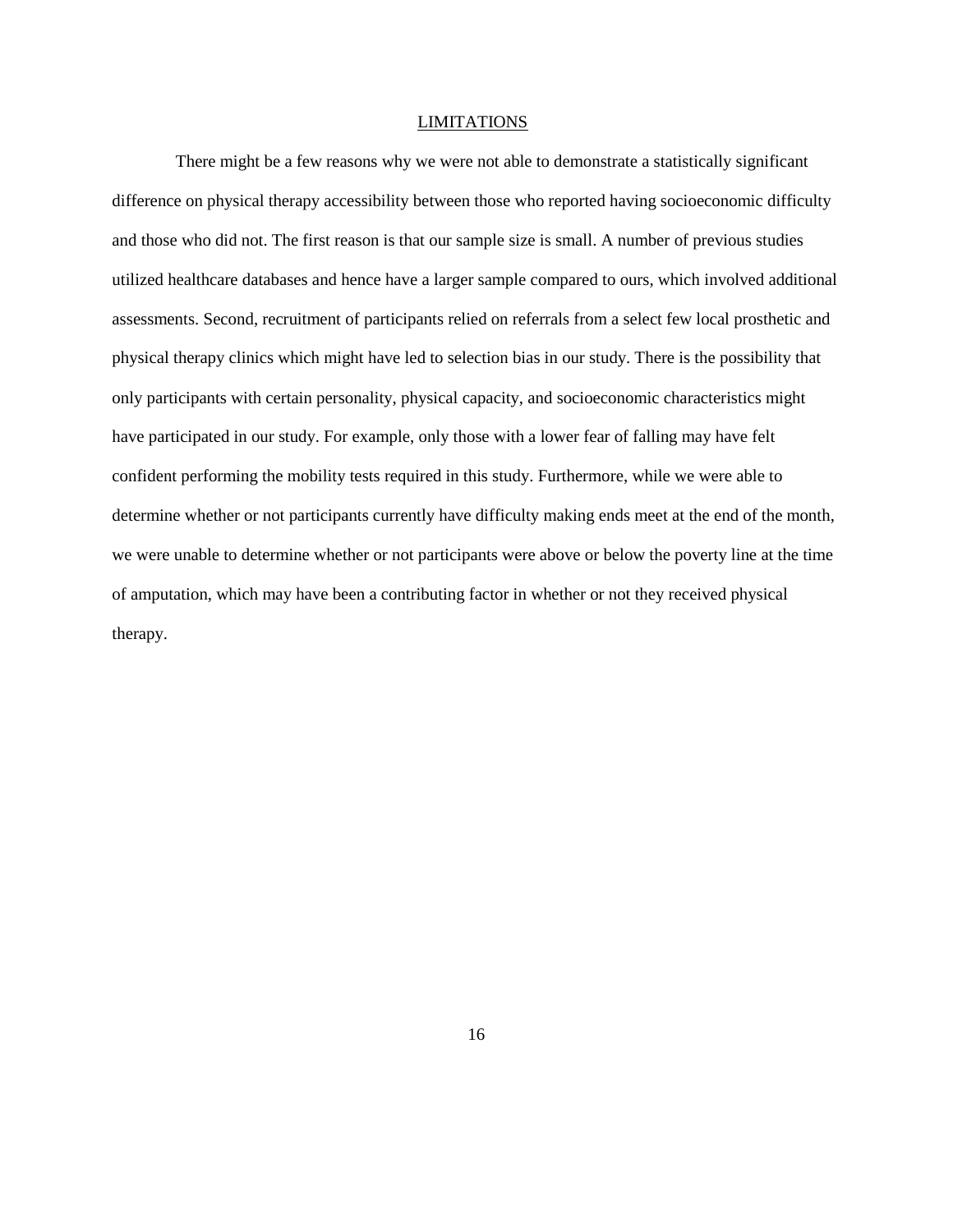#### **CONCLUSION**

We found that older adults with lower limb loss demonstrate a higher fear of falling and reduced mobility than those without limb loss in the same cohort. This is in agreement with the latest available evidence. However, there is no significant difference in functional outcome measures between those who received physical therapy and those who did not. This is also the case for socioeconomic difficulty, for there was no significant difference between those with socioeconomic difficulty compared to those without difficulty. Although there is no statistical significance, it is evident that there are trends in the TUG, 6MWT, and FFABQ that can be informative. With that in mind, participants who did not receive physical therapy had decreased mobility, increased fear of falling, and overall less satisfaction with their prosthesis. The same trend is apparent in socioeconomic difficulty, for those who had socioeconomic difficulty had decreased mobility, increased fear of falling, and overall less satisfaction with their prosthesis. Our study highlights the effects of physical therapy and socioeconomic status, however, without a proper sample size the link is unclear. Future studies should continue to investigate the link between socioeconomic status, and physical therapy on mobility and fear of falling. Additionally, future studies should look into whether there is a direct correlation between socioeconomic status and access of physical therapy for those with lower extremity amputation.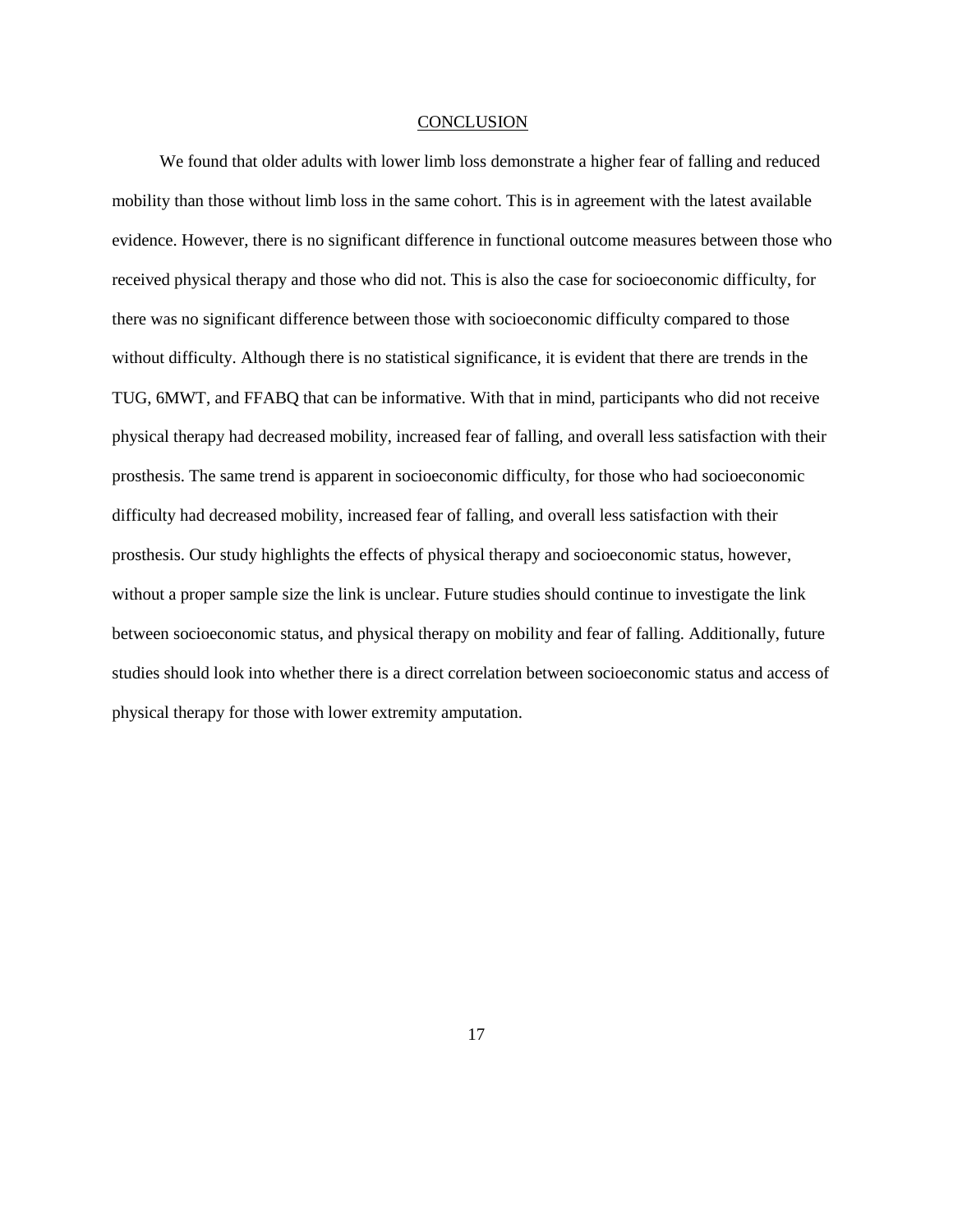#### REFERENCES

1. Miller WC, Speechley M, Deathe B. The prevalence and risk factors of falling and fear of falling among lower extremity amputees. Arch Phys Med Rehabil. 2001;82(8):1031-1037.

doi:10.1053/apmr.2001.24295.

2. Miller WC, Speechley M, Deathe AB. Balance confidence among people with lower-limb amputations. Phys Ther. 2002;82(9):856-865.

3. Felcher SM, Stinner DJ, Krueger CA, Wilken JM, Gajewski DA, Hsu JR. Falls in a Young Active Amputee Population: A Frequent Cause of Rehospitalization? Mil Med. 2015;180(10):1083-1086. doi:10.7205/MILMED- D-14-00450.

4. Gaskin, D. J., Thorpe Jr, R. J., McGinty, E. E., Bower, K., Rohde, C., Young, J. H., ... & Dubay, L. (2014). Disparities in diabetes: the nexus of race, poverty, and place. *American journal of public health*, *104*(11),2147-2155.

5. Newton KM, Wagner EH, Ramsey SD, et al. The use of automated data to identify complications and comorbidities of diabetes: a validation study. *J Clin Epidemiol*. 1999;52(3):199-207.

[http://www.ncbi.nlm.nih.gov/pubmed/10210237. A](http://www.ncbi.nlm.nih.gov/pubmed/10210237)ccessed September 7, 2016.

6. Johannesson A, Larsson G-U, Ramstrand N, Turkiewicz A, Wiréhn A-B, Atroshi I. Incidence of lowerlimb amputation in the diabetic and nondiabetic general population: a 10-year population-based cohort study of initial unilateral and contralateral amputations and reamputations. *Diabetes Care*.

2009;32(2):275-280. doi:10.2337/dc08-1639.

7. Hoffman C, Paradise J. Health Insurance and Access to Health Care in the United States. *Annals of the New York Academy of Sciences.* 2008; 1136: 149–160.

*8.* Wilper A, Woolhandler S, Lasser A, et al. *Health Insurance and Mortality in US Adults.* 2009; 99(12):2289-2295.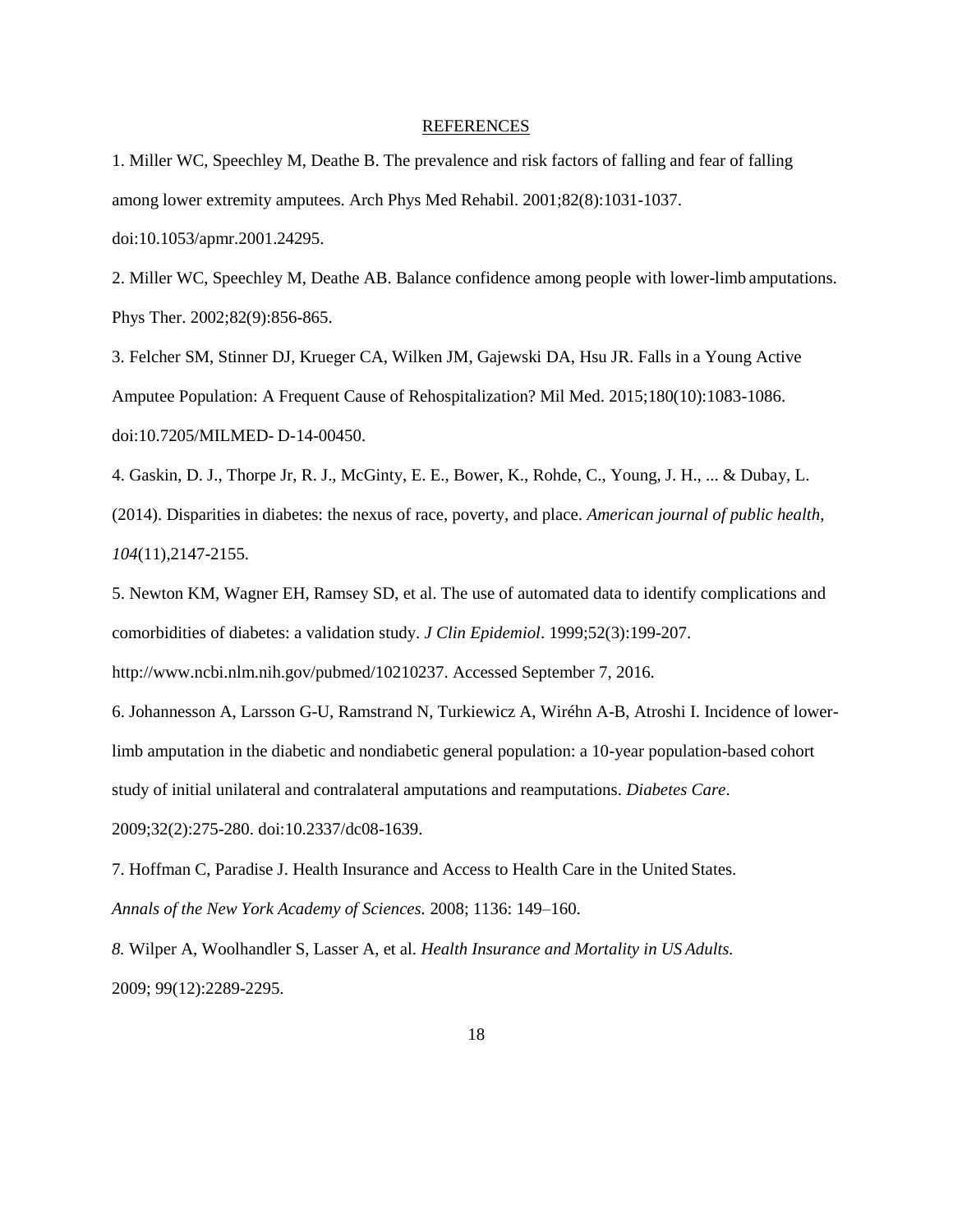9. Gaunaurd I, Spaulding SE, Amtmann D, et al. Use of and confidence in administering outcome measures among clinical prosthetists: Results from a national survey and mixed-methods training program. Prosthet Orthot Int. 2015;39(4):314-321. doi:10.1177/0309364614532865.

10. Sjödahl C, Jarnlo GB, Persson BM. Gait improvement in unilateral transfemoral amputees by a combined psychological and physiotherapeutic treatment. J Rehabil Med. 2001;33(3):114-118. [http://www.ncbi.nlm.nih.gov/pubmed/11482351. A](http://www.ncbi.nlm.nih.gov/pubmed/11482351)ccessed April 18, 2016.

11. Wang R, Wu C, Zhao Y, et al. Health related quality of life measured by SF-36: a

population-based study in Shanghai, China. BMC Public Health. 2008;8:292.

doi:10.1186/1471-2458-8-292

12. Landers MR, Durand C, Powell DS, et al. Development of a scale to assess avoidance behavior due to a fear of falling: the Fear of Falling Avoidance Behavior Questionnaire. *Phys Ther*. 2011;91(8):1253- 1265. doi:10.2522/ptj.20100304.

13. Legro MW, Reiber GD, Smith DG, et al. Prosthesis Evaluation Questionnaire for Persons With Lower Limb Amputations: Assessing Prosthesis-Related Quality of Life. *Archives of physical medicine and rehabilitation* 79.8 (1998): 931-938.

14. Brcic V, Eberdt C, Kaczorowski J. Development of a Tool to Identify Poverty in a Family Practice Setting: A Pilot Study. Int J Family Med. 2011;2011:1-7. doi:10.1155/2011/812182.

15. Lee S-P, Dufek J, Hickman R, Schuerman S. Influence of Procedural Factors on the Reliability and Performance of the Timed Up-and-go Test in Older Adults. *Int J Gerontol.* 2016;10(1):37-42. doi:10.1016/j.ijge.2015.10.003.

16. Resnik L, Borgia M. Reliability of outcome measures for people with lower-limb amputations: distinguishing true change from statistical error. *Phys Ther*. 2011;91(4):555-565. doi:10.2522/ptj.20100287.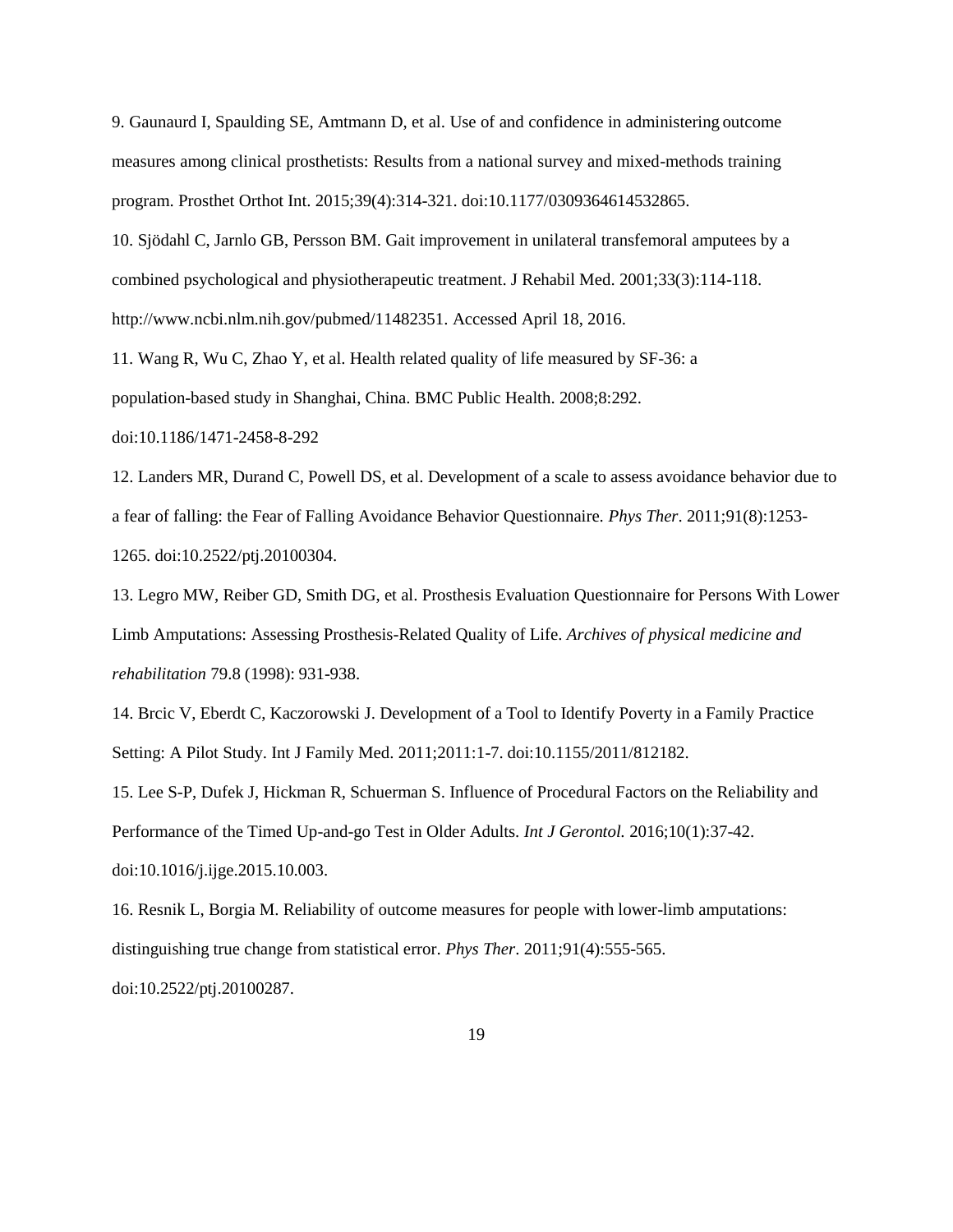17. Li AM, Yin J, Yu CCW, et al. The six-minute walk test in healthy children: reliability and validity. *Eur Respir J*. 2005;25(6).

18. Steffen TM, Hacker TA, Mollinger L. Age- and Gender-Related Test Performance in Community-Dwelling Elderly People: Six-Minute Walk Test, Berg Balance Scale, Timed Up & amp; Go Test, and Gait Speeds. Phys Ther. 2002;82(2):128-137.

doi:10.1093/ptj/82.2.128

19. Durand C, Shalom Powell D, Shalom D. Development of a scale to assess avoidance behavior due to a fear of falling: The Fear of Falling Avoidance Behavior Questionnaire (FFABQ) Repository Citation.

https://digitalscholarship.unlv.edu/cgi/viewcontent.cgi?article=2300&context=thesesdisserta tions. Accessed March 16, 2018.

20. Christiansen CL, Fields T, Lev G, et al. Functional Outcomes After the Prosthetic Training Phase of Rehabilitation After Dysvascular Lower Extremity Amputation. *PM&R*. 2015;7(11):1118-1126. doi:10.1016/j.pmrj.2015.05.006.

21. Hordacre B, Reiber GD, Birks V, et al. Physiotherapy Rehabilitation for Individuals with Lower Limb Amputation: A 15-Year Clinical Series. *Physiotherapy Research International*. 2013;70-80.

22. Mansfield C, Wilson J et al. Premature Mortality in the United States: The Roles of Geographic Area, Socioeconomic Status, Household Type, and Availability of Medical Care. *American Journal of Public Health.* 1999;89(6):893-898.

23. Power C, Manor O, Mathews S. The Duration and Timing of Exposure:Effects of Socioeconomic Environment on Adult Health. *American Journal of Public Health.*  1999;89(7):1059-1065.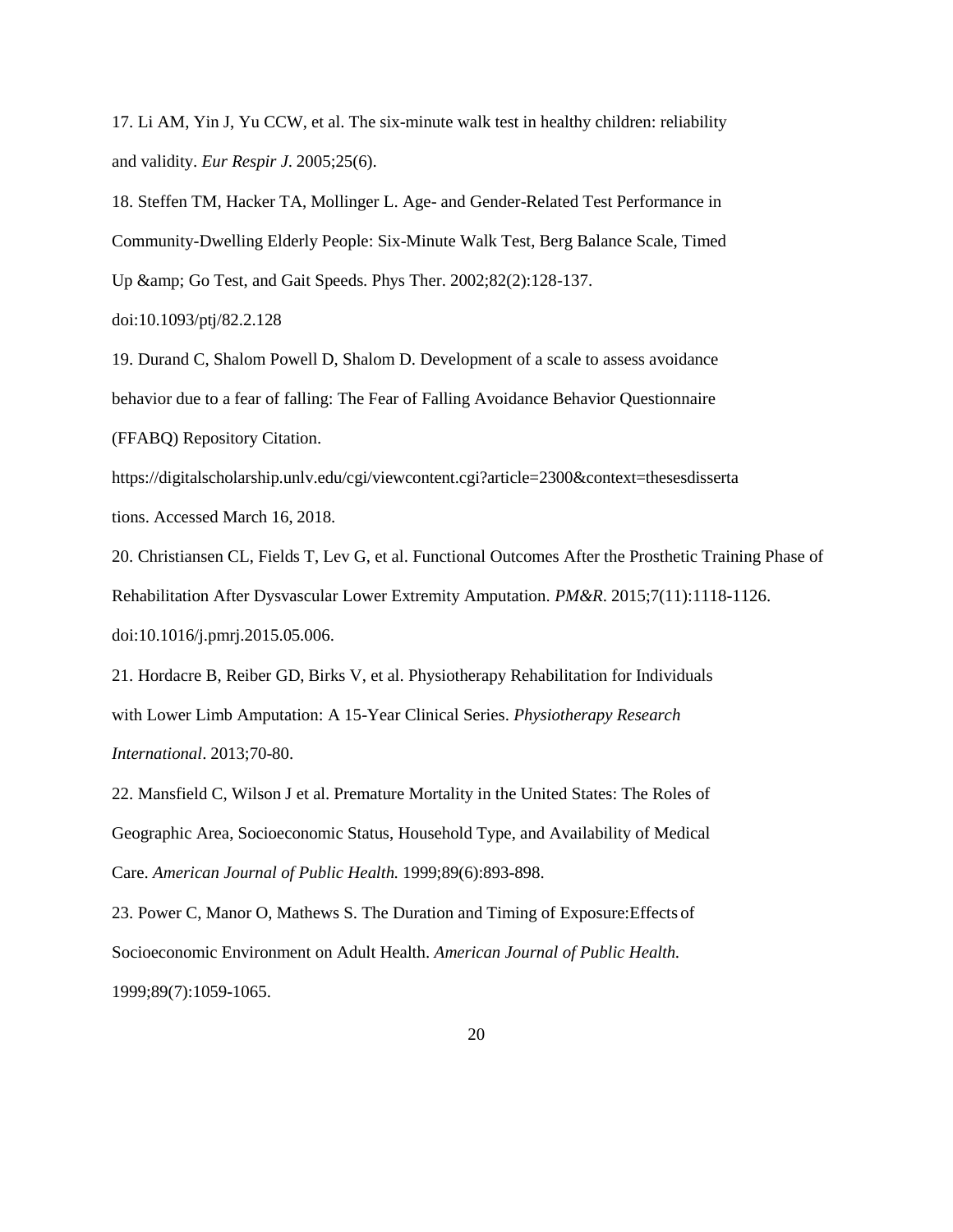24. Pedersen M, Overgaard D, et al. Experience of exclusion: A framework analysis of socioeconomic factors affecting cardiac rehabilitation participation among patients with acute coronary syndrome. *European Journal of Cardiovascular Nursing.* 2017; 0(00) 1-9.

25. Leavitt RL. Developing Cultural Competence in a Multicultural World, Parts 1 & amp; 2 Introduction to Part 1.

https://pdfs.semanticscholar.org/49d2/05921fb0b8ad4a3b447b538a7ea3ce0c9101.pdf. Accessed March 16, 2018.

26. Perera, S., Mody, S. H., Woodman, R. C. and Studenski, S. A. (2006), Meaningful Change and Responsiveness in Common Physical Performance Measures in Older Adults. Journal of the American Geriatrics Society, 54: 743–749. doi:10.1111/j.1532- 5415.2006.00701.x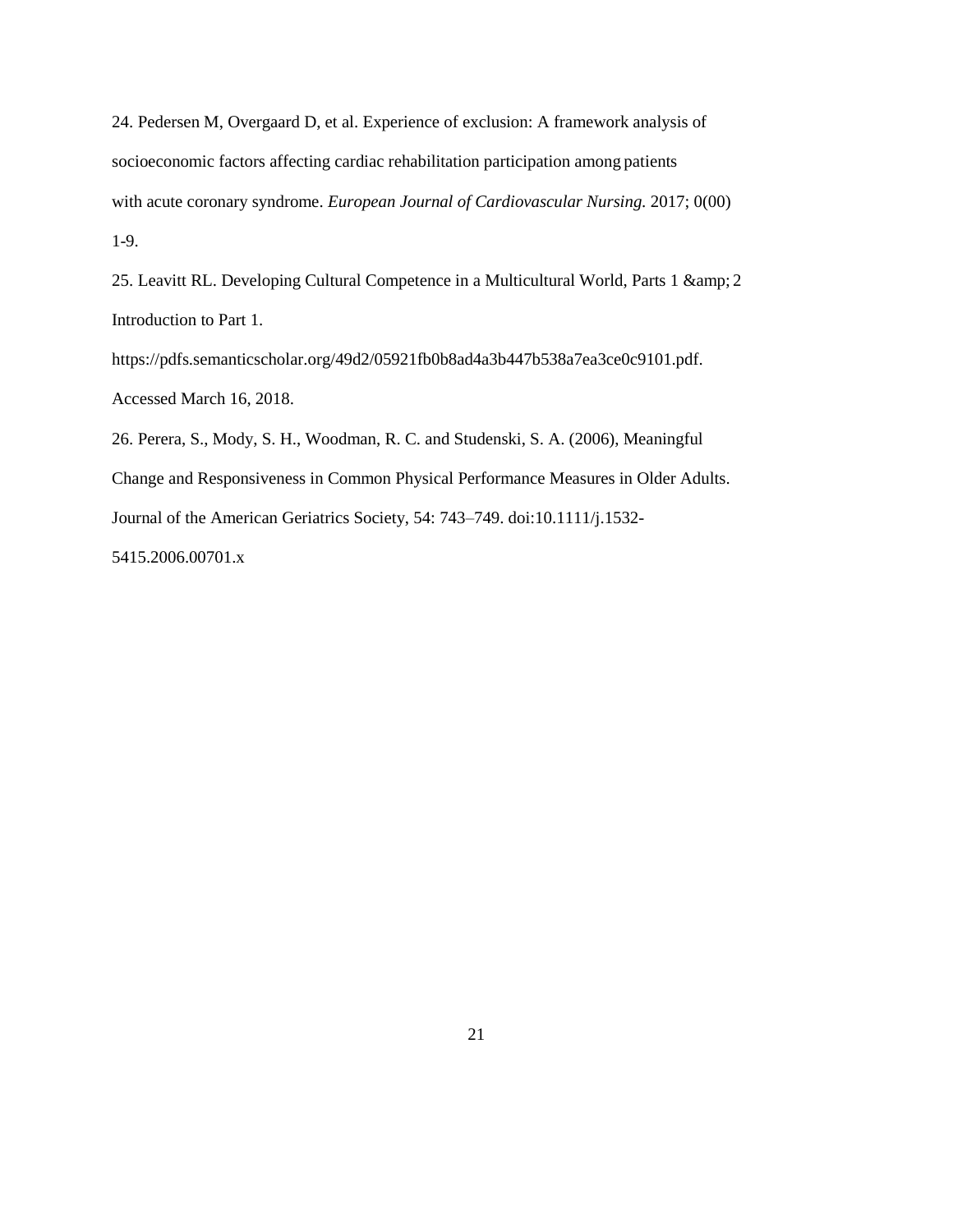# **Curriculum Vitae**

# **Tyler Chin**

## Email: [tmchin1@gmail.com](mailto:tmchin1@gmail.com)

#### **Education**

University of Nevada, Las Vegas Doctorate of Physical Therapy, expected graduation May 2018

California State University, Long Beach B.S. Exercise Science

#### **Clinical Experience**

Valley Hospital Medical Center Las Vegas, NV 89106 Acute January 2018 – March 2018

Select Physical Therapy Pasadena, CA 91101 Outpatient October 2017 – December 2017

Health South Desert Canyon Rehabilitation Hospital Las Vegas, NV 89148 Inpatient Rehab July 2017 – October 2017

Leavitt Physical Therapy Henderson, NV 89052 **Outpatient** July 2016 – August 2016

# **Research**

Lee P, Chin T, Fox H, Gutierrez J. Influence of Socioeconomic Factors on Fear of Falling and Mobility Outcomes after Lower Limb Loss: A Preliminary Study.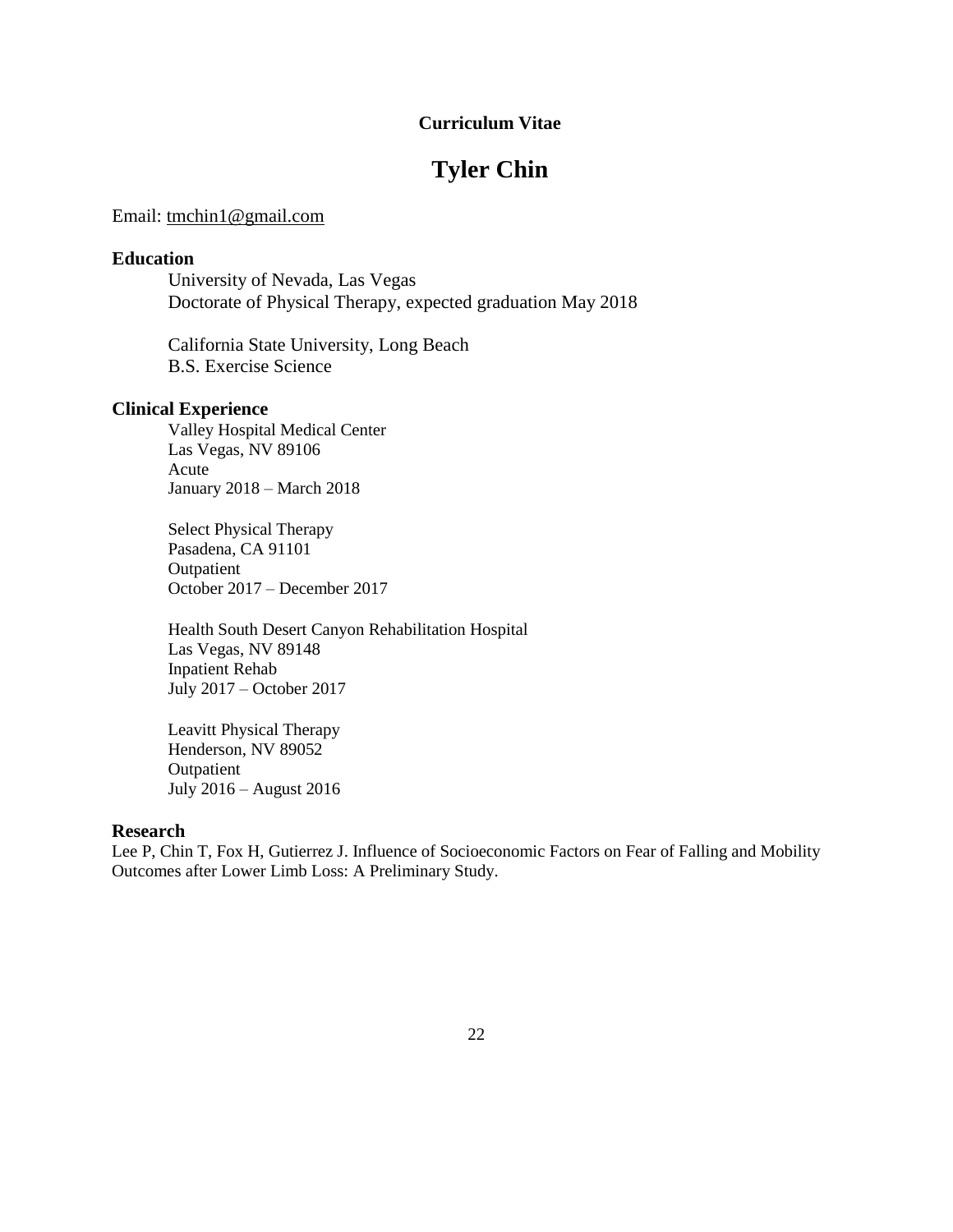# **Heather Fox**

## Email: [heatherfox49@gmail.com](mailto:heatherfox49@gmail.com)

## **Education**

University of Nevada, Las Vegas Doctorate of Physical Therapy, expected graduation May 2018

Northern Arizona University B.S. Exercise Science

#### **Clinical Experience**

VA Southern Nevada Healthcare System Las Vegas, NV 89086 **Outpatient** January 2018 – March 2018

Life Care Center of Las Vegas Las Vegas, NV 89108 Skilled Nursing Facility October 2017 – December 2017

Southern Hills Hospital Las Vegas, NV 89148 Inpatient Rehab July 2017 – October 2017

Select Physical Therapy Las Vegas, NV 89113 Outpatient July 2016 – August 2016

#### **Research**

Lee P, Chin T, Fox H, Gutierrez J. Influence of Socioeconomic Factors on Fear of Falling

and Mobility Outcomes after Lower Limb Loss: A Preliminary Study